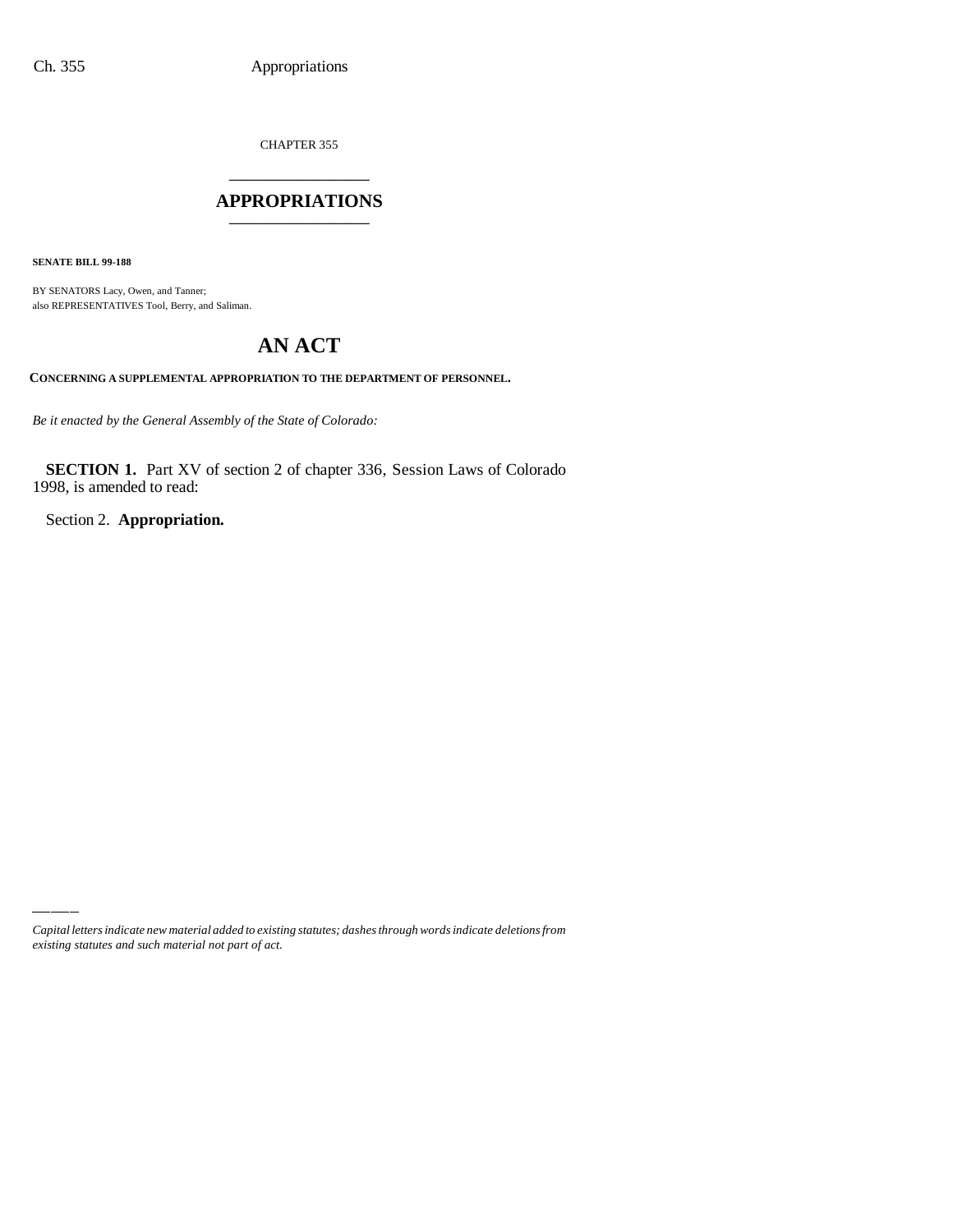|                                 |                   |              |                                |                | <b>APPROPRIATION FROM</b> |                           |              |
|---------------------------------|-------------------|--------------|--------------------------------|----------------|---------------------------|---------------------------|--------------|
|                                 |                   |              |                                | <b>GENERAL</b> |                           | <b>CASH</b>               |              |
|                                 | <b>ITEM &amp;</b> |              | <b>GENERAL</b>                 | <b>FUND</b>    | <b>CASH</b>               | <b>FUNDS</b>              | FEDERAL      |
|                                 | <b>SUBTOTAL</b>   | <b>TOTAL</b> | <b>FUND</b>                    | <b>EXEMPT</b>  | <b>FUNDS</b>              | <b>EXEMPT</b>             | <b>FUNDS</b> |
|                                 | \$<br>\$          |              | \$                             | \$             | \$                        | \$                        | \$           |
|                                 |                   |              | <b>PART XV</b>                 |                |                           |                           |              |
|                                 |                   |              | <b>DEPARTMENT OF PERSONNEL</b> |                |                           |                           |              |
| (1) EXECUTIVE DIRECTOR'S OFFICE |                   |              |                                |                |                           |                           |              |
| <b>Personal Services</b>        | 1,088,433         |              |                                |                |                           | $1,088,433(T)^a$          |              |
|                                 | $(18.0$ FTE)      |              |                                |                |                           |                           |              |
| Health, Life, and Dental        | 1,243,702         |              | 487,078                        |                | $5,336^b$                 | $751,288(T)^c$            |              |
| Short-term Disability           | 53,735            |              | 25,432                         |                | 297 <sup>b</sup>          | $28,006(T)^c$             |              |
| Salary Survey, Anniversary      |                   |              |                                |                |                           |                           |              |
| Increases, and Shift            |                   |              |                                |                |                           |                           |              |
| Differential                    | 1,504,041         |              | 662,757                        |                | $10,123^b$                | $831,161(T)^c$            |              |
| Workers' Compensation           | 442,800           |              | 172,583                        |                | 426 <sup>b</sup>          | $269,791(T)$ <sup>c</sup> |              |
| <b>Operating Expenses</b>       | 100,635           |              |                                |                |                           | $100,635(T)^a$            |              |
| Legal Services for 2,979        |                   |              |                                |                |                           |                           |              |
| hours                           | 146,298           |              | 92,168                         |                | $2.926^{b}$               | $51,204(T)$ <sup>c</sup>  |              |
| Purchase of Services from       |                   |              |                                |                |                           |                           |              |
| <b>Computer Center</b>          | 2,690             |              |                                |                |                           | $2,690(T)^{a}$            |              |
| Payment to Risk Management      |                   |              |                                |                |                           |                           |              |
| and Property Funds              | 281,720           |              | 109.931                        |                | 661 <sup>b</sup>          | $171,128(T)$ <sup>c</sup> |              |
|                                 | 187,000           |              | 74,459                         |                | 439 <sup>b</sup>          | $112,102(T)^c$            |              |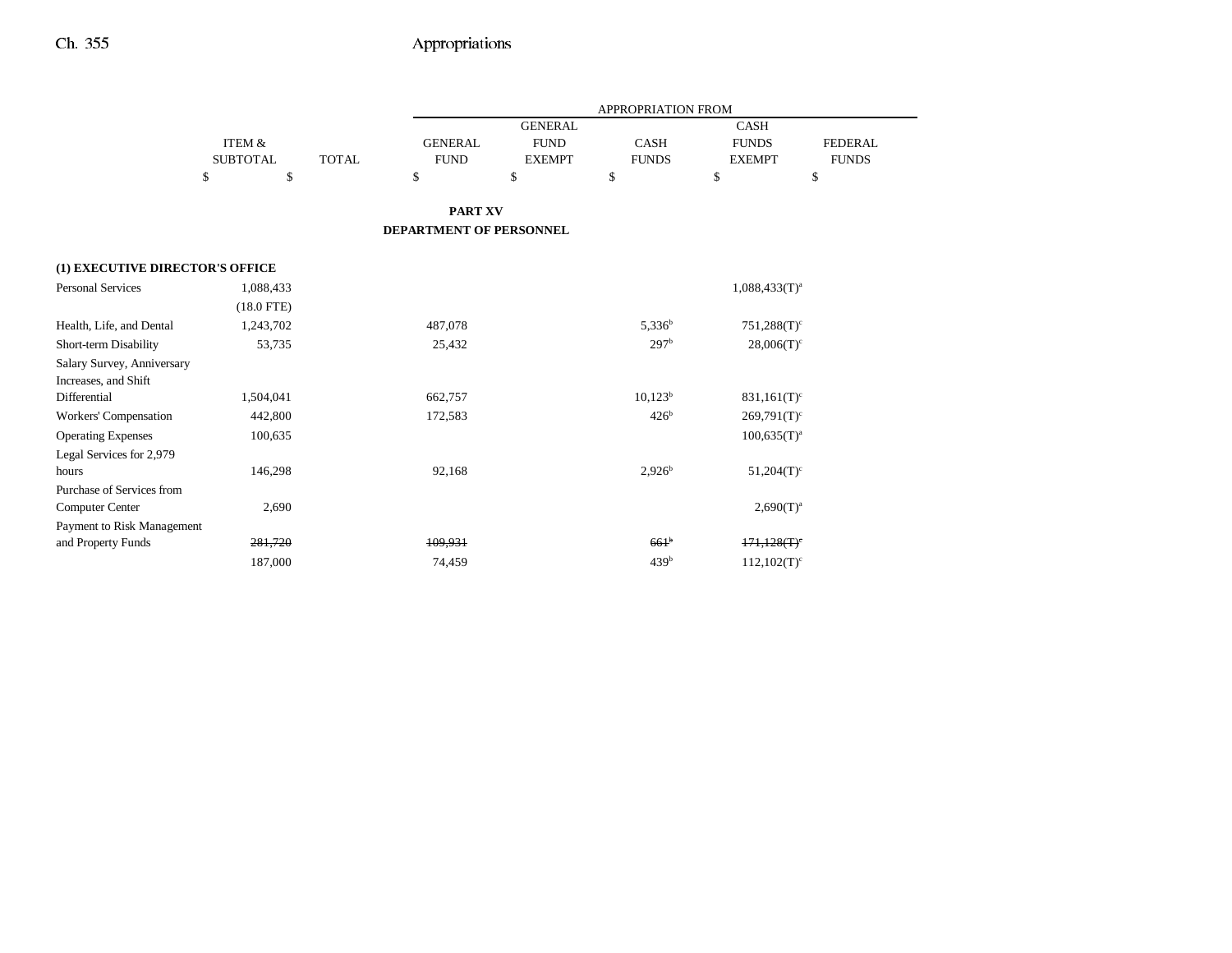| <b>Vehicle Lease Payments</b> | 372,404 |           | 119,452 |                        | $252,952(T)^c$            |
|-------------------------------|---------|-----------|---------|------------------------|---------------------------|
| <b>Leased Space</b>           | 713,042 |           | 251,641 |                        | $461,401(T)^c$            |
| Capitol Complex Leased        |         |           |         |                        |                           |
| Space                         | 994,749 |           | 447,637 | $137,276$ <sup>d</sup> | 409,836(f)                |
|                               | 881,517 |           | 381,963 | $136,525$ <sup>d</sup> | $363,029(T)$ <sup>c</sup> |
| PC Replacement Plan           | 58,800  |           |         |                        | $58,800(T)^c$             |
| <b>Test Facility Lease</b>    | 100,476 |           | 100,476 |                        |                           |
| <b>Employment Security</b>    |         |           |         |                        |                           |
| <b>Contract Payment</b>       | 20,000  |           | 13,000  |                        | $7,000(T)^e$              |
| <b>Employees Emeritus</b>     |         |           |         |                        |                           |
| Retirement                    | 20,000  |           | 20,000  |                        |                           |
| Governor's Transition         | 10,000  |           | 10,000  |                        |                           |
|                               |         | 7,153,525 |         |                        |                           |
|                               |         | 6,945,573 |         |                        |                           |

a These amounts shall be from indirect cost recoveries from other divisions within the department.

b These amounts shall be from the Deferred Compensation program.

c Of this amount, \$36,800 shall be from statewide indirect cost recoveries from the Department of State, \$22,000 shall be from administrative law judge user fees, and \$78,476 \$3,120,934 shall be from divisions within the Department and other sources of exempt cash funds.

d Of this amount, \$5,945 \$5,194 shall be from the Deferred Compensation program and \$131,331 shall be from capitol parking receipts.

e Of this amount, \$642 shall be from the Department of Agriculture, \$67 shall be from the Department of Corrections, \$396 shall be from the Department

of Public Health and Environment, \$2,463 shall be from the Department of Human Services, \$800 shall be from the Department of Law, \$70 shall be

from the Department of Local Affairs, \$1,320 shall be from the Department of Natural Resources, \$991 shall be from the Department of Personnel, \$34 shall be from the Department of Public Safety, \$109 shall be from the Department of Regulatory Agencies, \$95 shall be from the Department of Revenue, and \$13 shall be from the Department of State.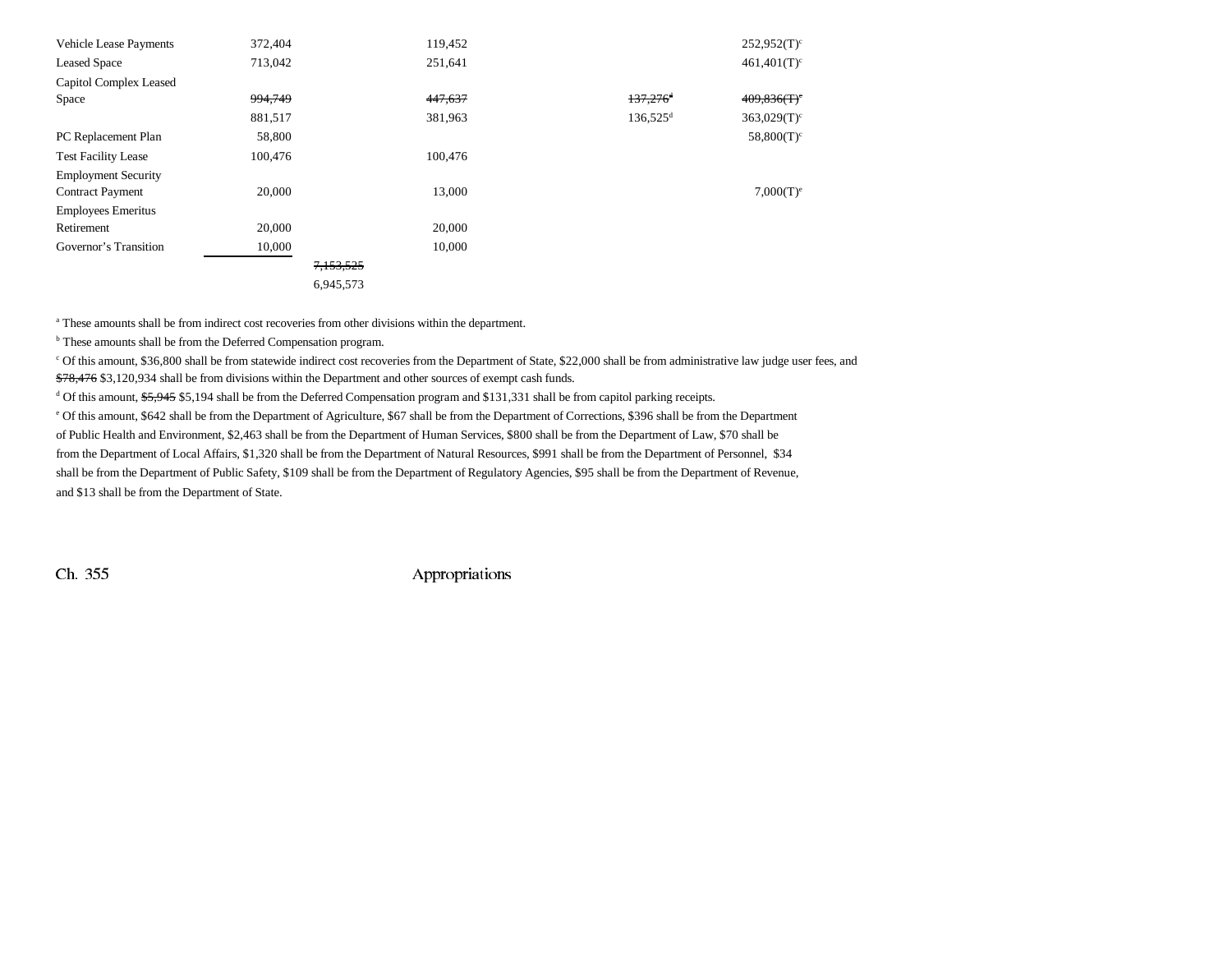|                                                |                                      |              |                               |                                                | APPROPRIATION FROM          |                                              |                                |
|------------------------------------------------|--------------------------------------|--------------|-------------------------------|------------------------------------------------|-----------------------------|----------------------------------------------|--------------------------------|
|                                                | <b>ITEM &amp;</b><br><b>SUBTOTAL</b> | <b>TOTAL</b> | <b>GENERAL</b><br><b>FUND</b> | <b>GENERAL</b><br><b>FUND</b><br><b>EXEMPT</b> | <b>CASH</b><br><b>FUNDS</b> | <b>CASH</b><br><b>FUNDS</b><br><b>EXEMPT</b> | <b>FEDERAL</b><br><b>FUNDS</b> |
|                                                | \$<br>\$                             |              | \$                            | \$                                             | \$                          | \$                                           | \$                             |
|                                                |                                      |              |                               |                                                |                             |                                              |                                |
| (2) HUMAN RESOURCE SERVICES <sup>32, 32a</sup> |                                      |              |                               |                                                |                             |                                              |                                |
| (A) Services Section                           |                                      |              |                               |                                                |                             |                                              |                                |
| <b>Personal Services</b>                       | 2,517,683                            |              | 1,494,681                     |                                                |                             | $1,023,002(T)^a$                             |                                |
|                                                | $(49.0$ FTE)                         |              |                               |                                                |                             |                                              |                                |
| <b>Operating Expenses</b>                      | 187,630                              |              | 187,630                       |                                                |                             |                                              |                                |
| Purchase of Services from                      |                                      |              |                               |                                                |                             |                                              |                                |
| Computer Center                                | 256,019                              |              | 256,019                       |                                                |                             |                                              |                                |
| Colorado State Employees                       |                                      |              |                               |                                                |                             |                                              |                                |
| Assistance Program                             | 248,586                              |              |                               |                                                |                             | $248,586(T)$ <sup>b</sup>                    |                                |
|                                                |                                      |              |                               |                                                |                             | $(4.5$ FTE)                                  |                                |
| Colorado State Employees                       |                                      |              |                               |                                                |                             |                                              |                                |
| Assistance Program Indirect                    |                                      |              |                               |                                                |                             |                                              |                                |
| <b>Cost Assessment</b>                         | 13,081                               |              |                               |                                                |                             | $13,081(T)$ <sup>b</sup>                     |                                |
| Training                                       | 308,836                              |              |                               |                                                | 40,000°                     | $268,836(T)^d$                               |                                |
|                                                | 311,783                              |              |                               |                                                | $7,500$ c                   | $304,283(T)^d$                               |                                |
|                                                |                                      |              |                               |                                                |                             | $(3.5$ FTE)                                  |                                |
| <b>Training Indirect Cost</b>                  |                                      |              |                               |                                                |                             |                                              |                                |
| Assessment                                     | 13,060                               |              |                               |                                                |                             | 13,060(T) <sup>d</sup>                       |                                |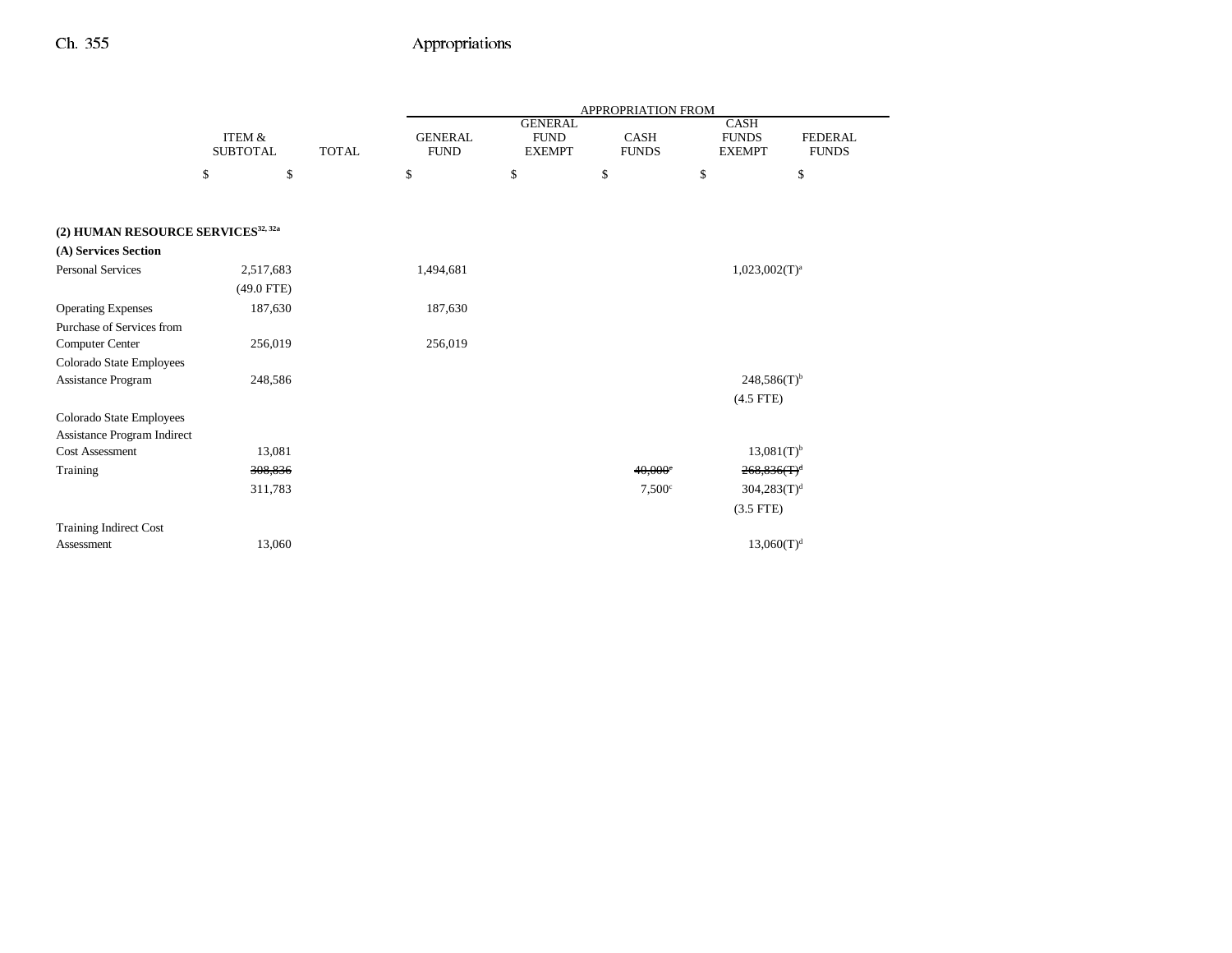| Performance Based Pay            |                      |             |
|----------------------------------|----------------------|-------------|
| Personal Services <sup>158</sup> | 124,848              | 124,848     |
|                                  |                      | $(2.0$ FTE) |
| Performance Based Pay            |                      |             |
| <b>Operating Expenses</b>        | 96,320               | 96,320      |
| Performance Based Pay Legal      |                      |             |
| Services for 101.8 hours         | 5,000                | 5,000       |
|                                  | <del>3,771,063</del> |             |
|                                  | 3.774.010            |             |

<sup>a</sup> This amount shall be from indirect cost recoveries from other divisions within the department.

**b** These amounts shall be from Colorado State Employees Assistance Program revenues from state agencies.

c This amount shall be from the sale of job reference manuals and training revenues from non-state agencies.

d These amounts shall be from training revenues from state agencies.

#### **(B) Benefits**

| <b>Personal Services</b>        | 699,406      |  |                        |                      |
|---------------------------------|--------------|--|------------------------|----------------------|
|                                 | $(11.0$ FTE) |  |                        |                      |
| <b>Operating Expenses</b>       | 66,247       |  |                        |                      |
| <b>Utilization Review</b>       | 78,500       |  |                        |                      |
| Deferred Compensation           |              |  |                        |                      |
| Administration and              |              |  |                        |                      |
| Communication                   | 539,460      |  |                        |                      |
| <b>Indirect Cost Assessment</b> | 26,158       |  |                        |                      |
|                                 | 1,409,771    |  | $773.522$ <sup>a</sup> | 636,249              |
|                                 |              |  | 781,832 <sup>a</sup>   | 627.939 <sup>b</sup> |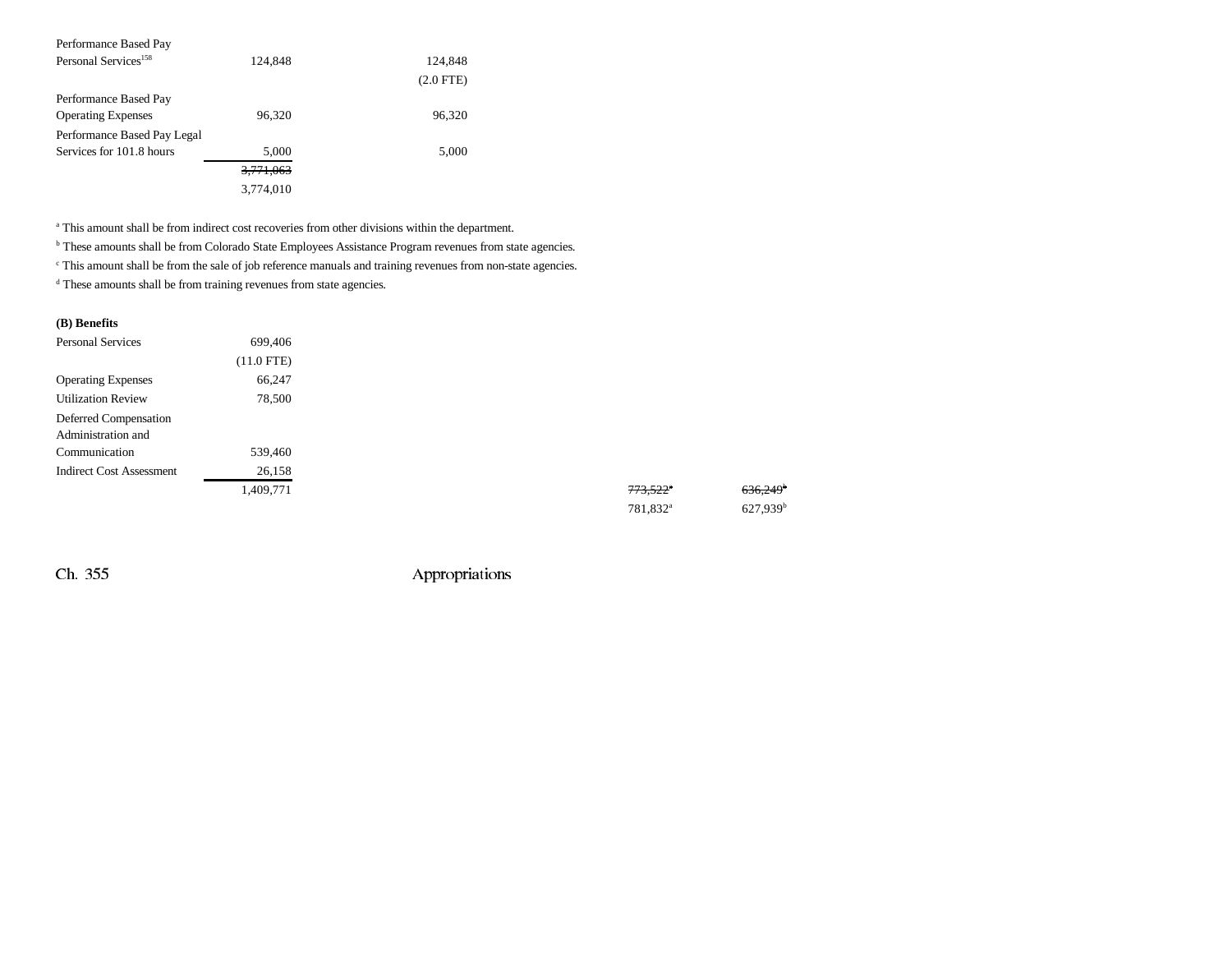|                 |              |                |               | APPROPRIATION FROM |               |                |
|-----------------|--------------|----------------|---------------|--------------------|---------------|----------------|
|                 |              |                | GENERAL       |                    | CASH          |                |
| ITEM &          |              | <b>GENERAL</b> | <b>FUND</b>   | CASH               | <b>FUNDS</b>  | <b>FEDERAL</b> |
| <b>SUBTOTAL</b> | <b>TOTAL</b> | <b>FUND</b>    | <b>EXEMPT</b> | <b>FUNDS</b>       | <b>EXEMPT</b> | <b>FUNDS</b>   |
| ሖ               |              |                |               |                    |               |                |

<sup>a</sup> This amount OF THIS AMOUNT, \$751,102 shall be from the Deferred Compensation program. PROGRAM AND \$30,730 SHALL BE FROM THE DEFINED CONTRIBUTION

PROGRAM.

<sup>b</sup> This amount shall be from the Employee Benefits Program, which is counted as cash funds exempt because the funds are generated from employee contributions.

#### **(C) Liability, Property, and Workers' Compensation**

| Liability and Property          |            |                        |                                          |
|---------------------------------|------------|------------------------|------------------------------------------|
| <b>Personal Services</b>        | 264,583    |                        | $264,583(T)^{a}$                         |
|                                 |            |                        | $(4.0$ FTE)                              |
| Liability and Property          |            |                        |                                          |
| <b>Operating Expenses</b>       | 17,356     |                        | $17,356(T)^a$                            |
| <b>Liability Premiums</b>       | 8,100,594  | $291,340$ °            | $7,809,254(T)^d$                         |
|                                 |            | $877,100^{\circ}$      | 7,223,494 <sup>d</sup>                   |
| <b>Property Premiums</b>        | 3,574,304  | 44,800°                | $3,529,504$ (T) <sup>e</sup>             |
|                                 |            | 480,800°               | $3,093,504(T)$ <sup>e</sup>              |
| Workers' Compensation           |            |                        |                                          |
| Premiums                        | 29,863,778 | $121,597$ <sup>e</sup> | $29,742,181$ <sub>(T)</sub> <sup>f</sup> |
|                                 |            | $2,934,900^{\circ}$    | 26,928,878f                              |
|                                 |            |                        | $(6.0$ FTE)                              |
| <b>Indirect Cost Assessment</b> | 46,281     |                        | $46,281(T)$ <sup>b</sup>                 |
|                                 |            |                        |                                          |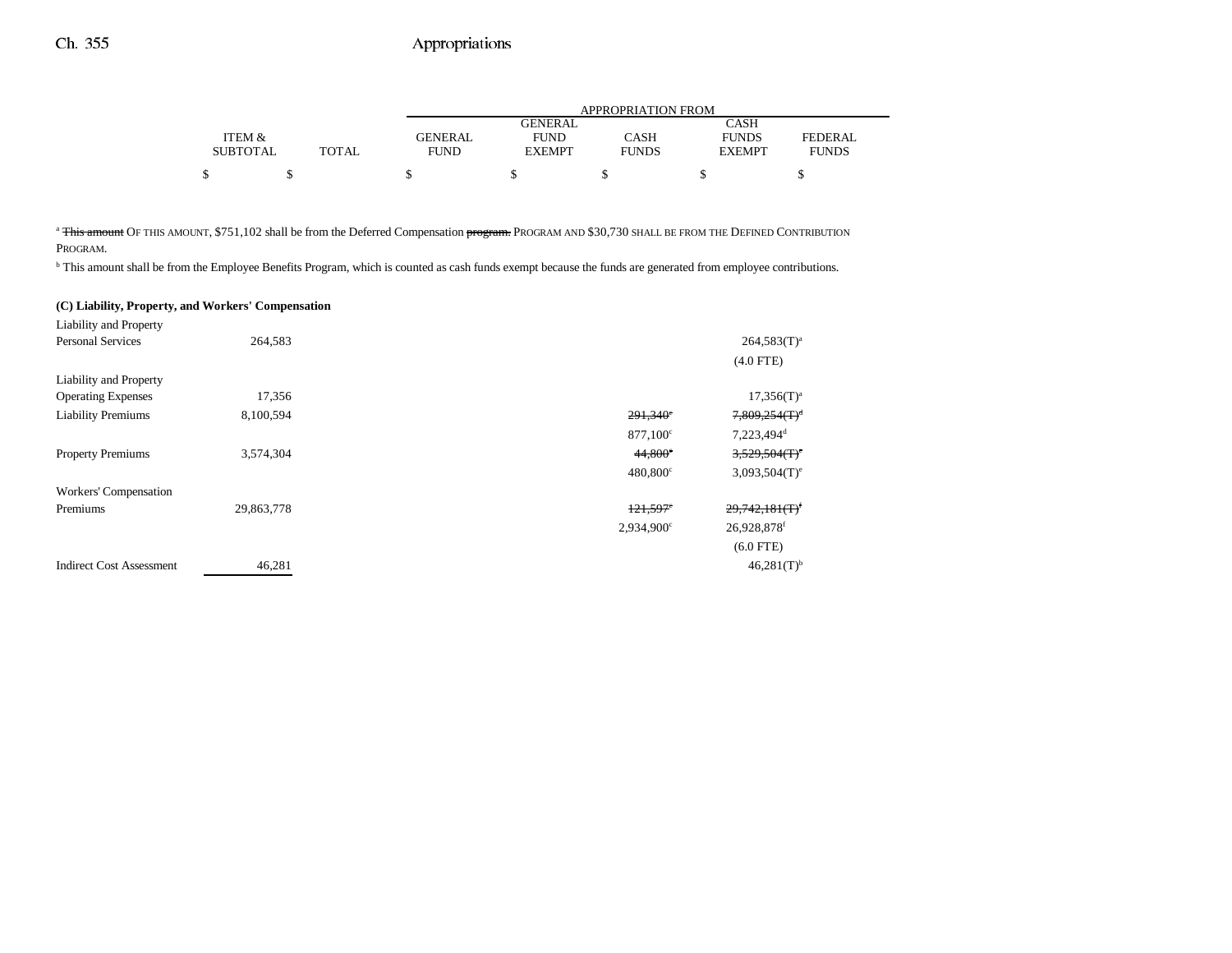a These amounts shall be from the Risk Management Fund and the Property Fund.

b These amounts shall be from the Risk Management Fund, the Property Fund, and the Workers' Compensation Insurance Account.

<sup>c</sup> Of these amounts, \$55,095 \$55,680 shall be from the State Fair Authority, \$166,343 \$133,000 shall be from the Colorado Compensation Insurance Authority, \$195,074 \$207,913 shall be from the Colorado Student Loan Program, <del>and \$41,225(T)</del> \$31,000(T) shall be from Colorado State <del>Lottery.</del> LOTTERY, AND \$3,865,207(T) SHALL BE FROM THE DEPARTMENT OF HIGHER EDUCATION.

<sup>d</sup> Of this amount, \$2,800 \$2,800(T) shall be from the Department of Education, \$1,693,300 \$966,000(T) shall be from the Department of Higher Education, \$1,554,700 \$1,554,700(T) shall be from the Department of Transportation, \$1,100,594 shall be from reserves in the Risk Management Fund, and \$3,457,860 \$3,599,400(T) shall be from state agency appropriations to the Risk Management Fund.

<sup>e</sup> Of this amount, \$53,280 shall be from the Department of Education,  $\frac{62}{119,680}$  \$1,677,760 shall be from the Department of Higher Education, \$205,560 shall be from the Department of Transportation, and \$1,150,984 \$1,156,904 shall be from state agency appropriations to the Property Fund.

<sup>f</sup> Of this amount,  $\frac{6742}{500}$  \$742,500(T) shall be from the Department of Education,  $\frac{65,934,600}{5,034,800}$ (T) shall be from the Department of Higher Education, \$4,257,900 \$4,257,900(T) shall be from the Department of Transportation, \$2,863,778 shall be from reserves in the Risk Management Fund, and \$15,943,403 \$16,029,900(T) shall be from state agency appropriations for workers' compensation premiums.

|                           |             | 47,047,730 |         |           |                       |
|---------------------------|-------------|------------|---------|-----------|-----------------------|
|                           |             | 47,050,677 |         |           |                       |
| (3) PERSONNEL BOARD       |             |            |         |           |                       |
| <b>Personal Services</b>  | 309,348     |            |         |           |                       |
|                           | $(5.0$ FTE) |            |         |           |                       |
| <b>Operating Expenses</b> | 21,957      |            |         |           |                       |
|                           |             | 331,305    | 329,305 | $1,200^a$ | $800(T)$ <sup>b</sup> |

a This amount shall be from receipts collected for copies of information and case documentation.

<sup>b</sup> This amount shall be from receipts from other state agencies for copies of information and case documentation.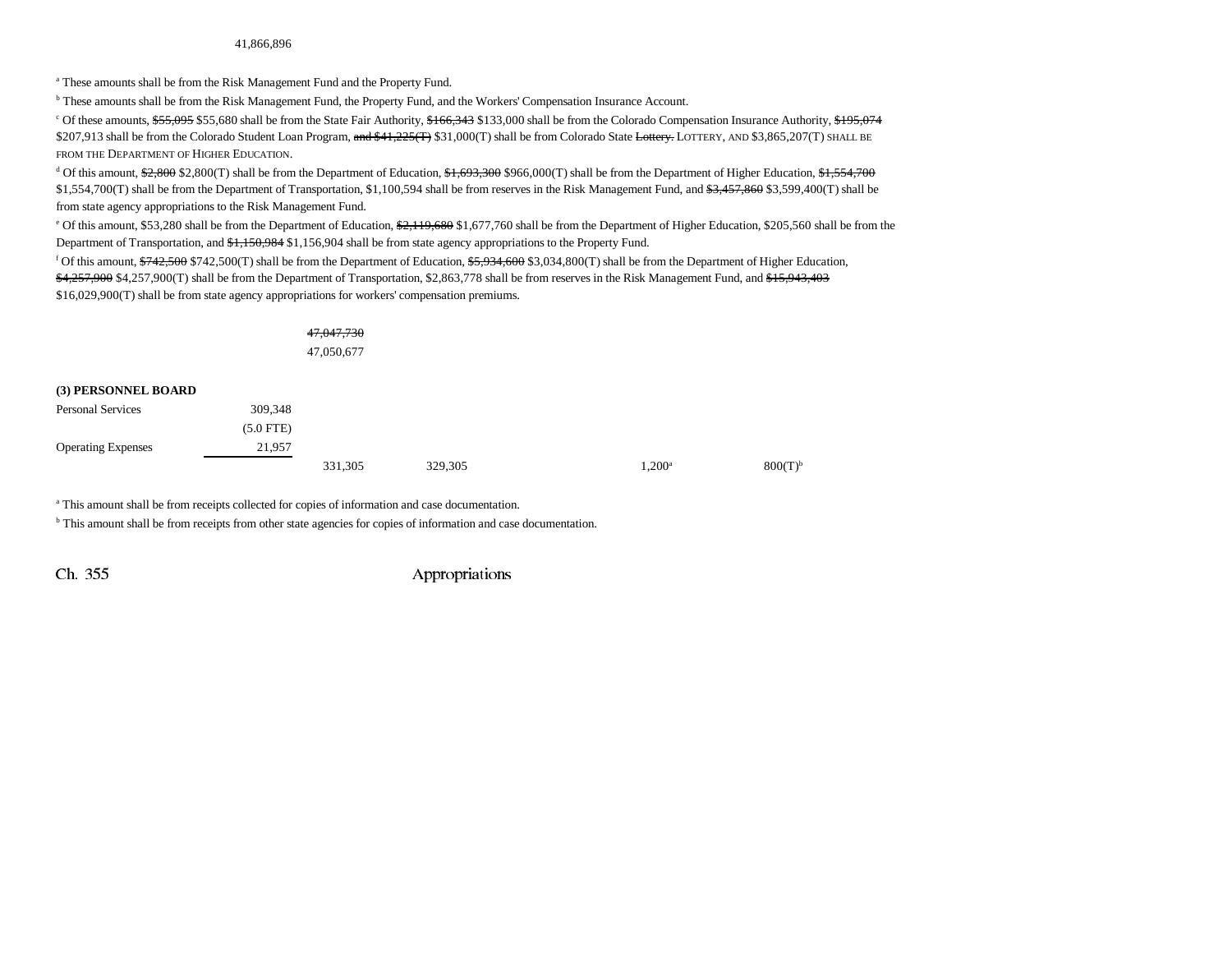|                 |              |                |                | APPROPRIATION FROM |               |              |
|-----------------|--------------|----------------|----------------|--------------------|---------------|--------------|
|                 |              |                | <b>GENERAL</b> |                    | <b>CASH</b>   |              |
| ITEM &          |              | <b>GENERAL</b> | <b>FUND</b>    | CASH               | <b>FUNDS</b>  | FEDERAL      |
| <b>SUBTOTAL</b> | <b>TOTAL</b> | <b>FUND</b>    | <b>EXEMPT</b>  | <b>FUNDS</b>       | <b>EXEMPT</b> | <b>FUNDS</b> |
| \$              |              |                |                |                    |               |              |

| (4) INFORMATION MANAGEMENT COMMISSION <sup>13,</sup><br>159 |                    |                      |           |
|-------------------------------------------------------------|--------------------|----------------------|-----------|
| <b>Personal Services</b>                                    | 491,317            |                      |           |
|                                                             | $(8.0$ FTE $)$     |                      |           |
| <b>Operating Expenses</b>                                   | 47,259             |                      |           |
| <b>Contractual Services</b>                                 | <del>127,038</del> |                      |           |
|                                                             | 122,529            |                      |           |
| Year 2000 Projects <sup>160</sup>                           | 997,279            |                      |           |
|                                                             | $(1.0$ FTE)        |                      |           |
|                                                             |                    | <del>1.662.893</del> | 1.002.893 |
|                                                             |                    | 1,658,384            | 1,658,384 |
| (5) CENTRAL SERVICES                                        |                    |                      |           |
| (A) Administration Section                                  |                    |                      |           |
| <b>Personal Services</b>                                    | 546,289            |                      |           |
|                                                             | $(11.3$ FTE)       |                      |           |

Operating Expenses 129,922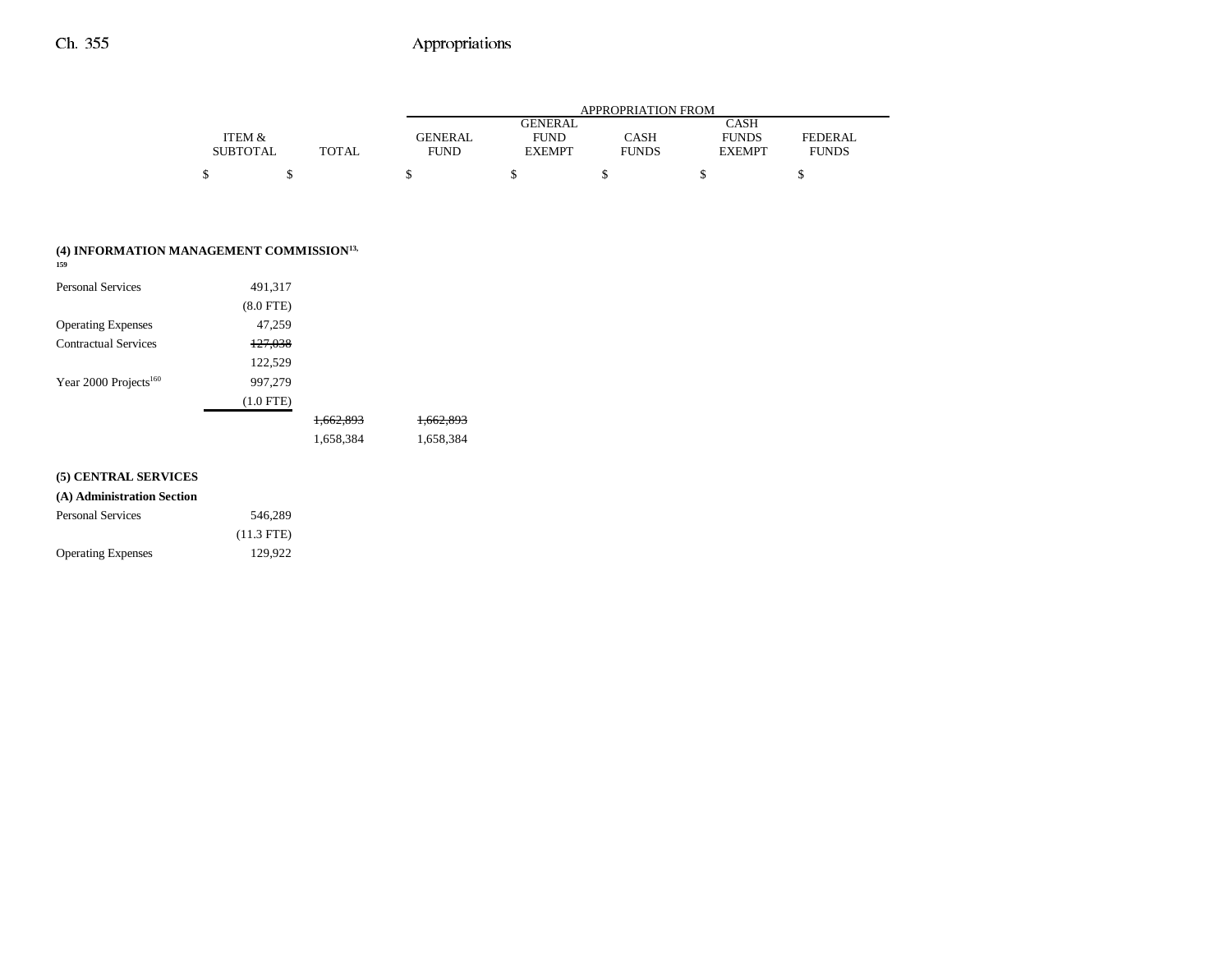| Purchase of Services from       |                                                                              |                   |                             |
|---------------------------------|------------------------------------------------------------------------------|-------------------|-----------------------------|
| Computer Center                 | 36,700                                                                       |                   |                             |
| <b>Indirect Cost Assessment</b> | 1,051,580                                                                    |                   |                             |
|                                 | 1,764,491                                                                    | $16,500^{\rm a}$  | $1,747,991(T)$ <sup>b</sup> |
|                                 | <sup>a</sup> This amount shall be from user fees from non-state agencies.    |                   |                             |
|                                 | <sup>b</sup> This amount shall be from various sections of Central Services. |                   |                             |
| (B) Reprographics               |                                                                              |                   |                             |
| <b>Personal Services</b>        | 1,187,474                                                                    |                   |                             |
|                                 | $(36.1$ FTE)                                                                 |                   |                             |
| <b>Operating Expenses</b>       | 2,116,603                                                                    |                   |                             |
| Replace Copier                  | 48,268                                                                       |                   |                             |
|                                 | 3,352,345                                                                    |                   | $3,352,345(f)^{4}$          |
|                                 |                                                                              | $250,000^{\rm b}$ | $3,102,345(T)^{a}$          |

a This amount shall be from user fees from state agencies.

**b** THIS AMOUNT SHALL BE FROM USER FEES FROM NON-STATE AGENCIES.

| $(C)$ Microfilm <sup>161</sup> |                      |                       |
|--------------------------------|----------------------|-----------------------|
| <b>Personal Services</b>       | 332,060              |                       |
|                                | $(13.0 \text{ FTE})$ |                       |
| <b>Operating Expenses</b>      | 94,100               |                       |
|                                | 133,300              |                       |
|                                | 426,160              | $96,000$ <sup>*</sup> |
|                                | 465,360              | $37,000^{\rm a}$      |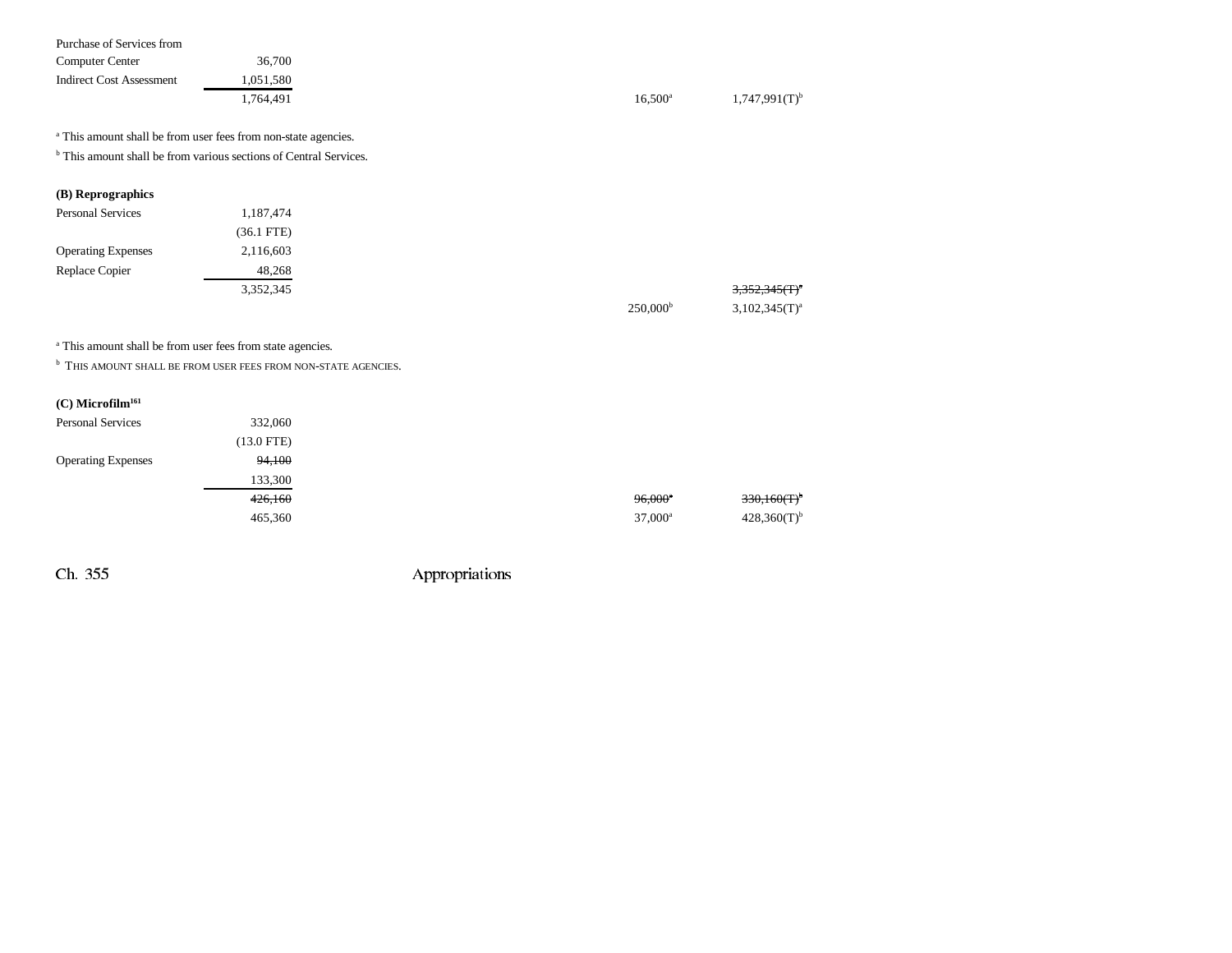|                 |       | APPROPRIATION FROM |                |              |               |              |  |  |
|-----------------|-------|--------------------|----------------|--------------|---------------|--------------|--|--|
|                 |       |                    | <b>GENERAL</b> |              | CASH          |              |  |  |
| ITEM &          |       | GENERAL            | <b>FUND</b>    | CASH         | <b>FUNDS</b>  | FEDERAL      |  |  |
| <b>SUBTOTAL</b> | TOTAL | <b>FUND</b>        | <b>EXEMPT</b>  | <b>FUNDS</b> | <b>EXEMPT</b> | <b>FUNDS</b> |  |  |
| ¢               |       |                    |                |              |               |              |  |  |

a This amount shall be from user fees from non-state agencies.

 $^{\rm b}$  This amount shall be from user fees from state agencies.

#### **(D) Motor Pool/Garage/Fleet Management**

| (1) Fleet Management |                      |         |                              |
|----------------------|----------------------|---------|------------------------------|
| Program Expense      | <del>9,289,677</del> | 454.056 | $8,835,621$ (T) <sup>b</sup> |
|                      | 9.450.021            |         | $8,995,965(T)^{b}$           |
|                      | $(11.2$ FTE)         |         |                              |

<sup>a</sup> This amount shall be from user fees from non-state agencies.

 $^{\rm b}$  This amount shall be from user fees from state agencies.

| (2) Vehicle Replacement      |                       |
|------------------------------|-----------------------|
| Administration               | 543,217               |
|                              | $(7.3$ FTE)           |
| Vehicle Replacement          |                       |
| Expense                      | <del>13.217.827</del> |
|                              | 13,303,162            |
| <b>Treasury Loan Payback</b> | 1,902,930             |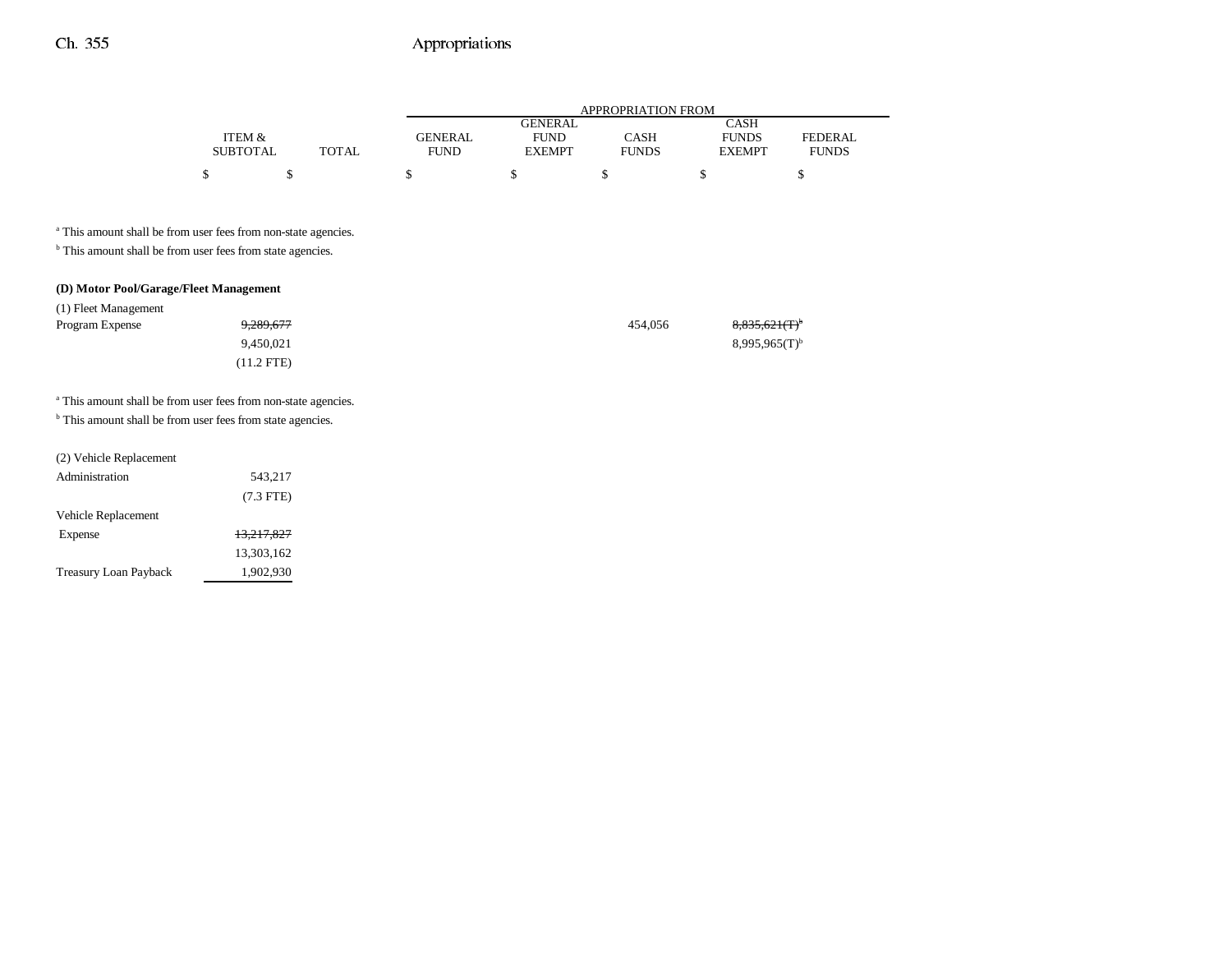| 15,663,974 | 721.592 <sup>a</sup> | 14,942,382(T) <sup>b</sup> |
|------------|----------------------|----------------------------|
| 15,749,309 |                      | $15,027,717(T)^{b}$        |

<sup>a</sup> Of this amount \$161,340(T) shall be from user fees from Correctional Industries, \$169,192(T) shall be from user fees from Colorado State Lottery, and \$391,060 shall be

from other user fees.

<sup>b</sup> This amount shall be from user fees from state agencies.

| (E) Mail Services         |              |                        |  |
|---------------------------|--------------|------------------------|--|
| <b>Personal Services</b>  | 922,083      |                        |  |
|                           | $(34.4$ FTE) |                        |  |
| <b>Operating Expenses</b> | 4,185,444    |                        |  |
|                           | 4,622,282    |                        |  |
|                           | 5,107,527    | $595,155$ <sup>a</sup> |  |
|                           | 5,544,365    | $410,000^a$            |  |

<sup>a</sup> Of this amount, \$41,016(T) shall be from user fees from Correctional Industries and \$554,139 \$368,984 shall be from other user fees.

<sup>b</sup> This amount shall be from user fees from state agencies.

#### **(F) Central Collections**

| <b>Personal Services</b>       | 652,594      |  |
|--------------------------------|--------------|--|
|                                | $(19.0$ FTE) |  |
| <b>Operating Expenses</b>      | 445,371      |  |
| Collection of Debts Due to the |              |  |
| State                          | 1,291        |  |
|                                | 10,267       |  |
| Purchase of Services from      |              |  |
| Computer Center                | 47,151       |  |
|                                |              |  |
|                                |              |  |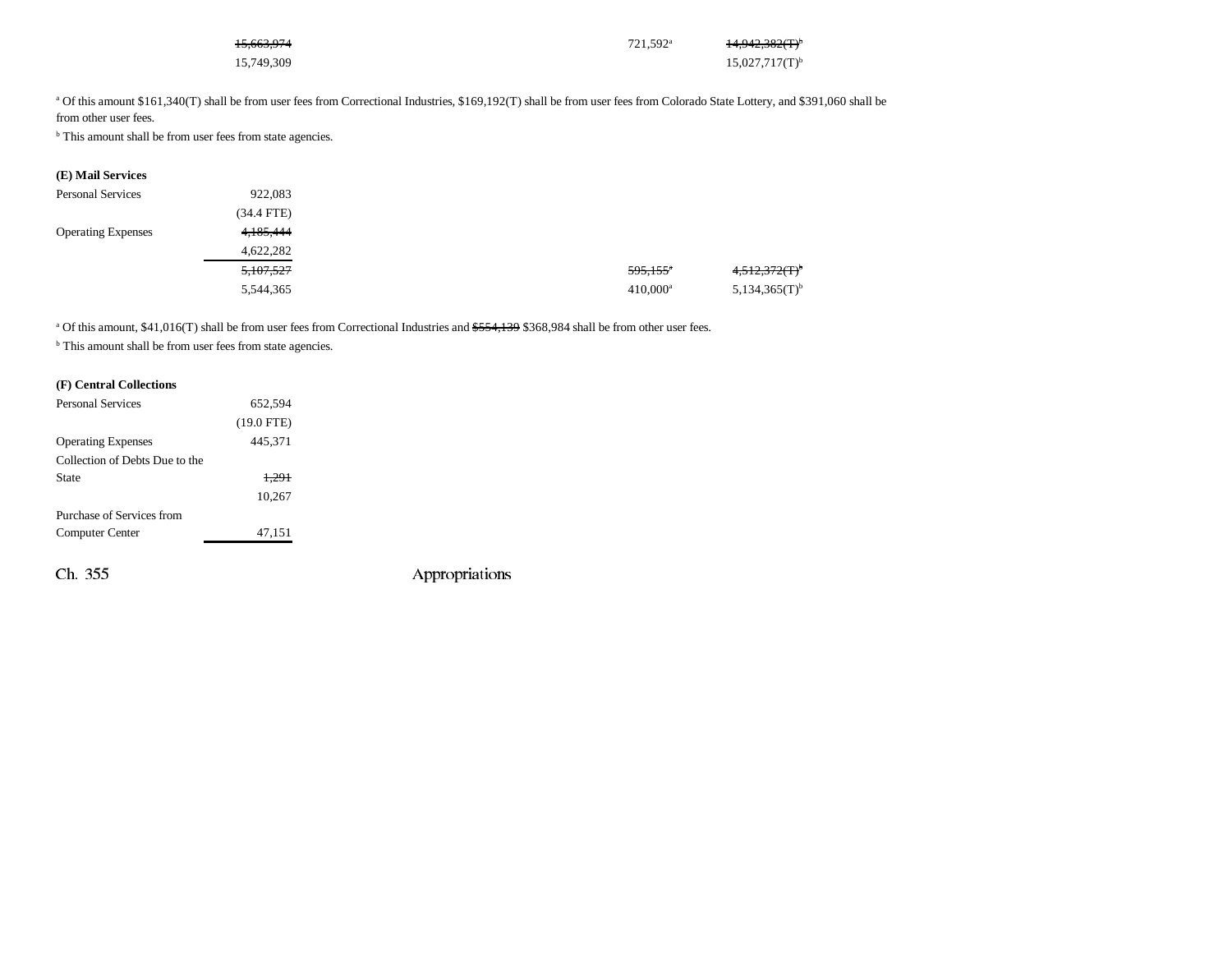| <b>APPROPRIATION FROM</b>                                                                      |  |  |  |  |  |
|------------------------------------------------------------------------------------------------|--|--|--|--|--|
| <b>CASH</b>                                                                                    |  |  |  |  |  |
| <b>CASH</b><br><b>FUNDS</b><br><b>FEDERAL</b><br><b>FUNDS</b><br><b>FUNDS</b><br><b>EXEMPT</b> |  |  |  |  |  |
| ď<br>ъ<br>۰D.<br>D                                                                             |  |  |  |  |  |
|                                                                                                |  |  |  |  |  |
| $1,131,407(T)^{6}$<br>$15,000(T)^{a}$                                                          |  |  |  |  |  |
| $821,407(T)$ <sup>b</sup><br>$333.976(T)^a$                                                    |  |  |  |  |  |
|                                                                                                |  |  |  |  |  |

<sup>a</sup> This amount shall be from collection fees from Correctional Industries.

 $^{\rm b}$  This amount shall be from collection receipts previously booked as cash.

### 36,750,581 37,481,274

### **(6) ACCOUNTS AND CONTROL**

| <b>Personal Services</b>  | 1,691,750    |  |
|---------------------------|--------------|--|
|                           | $(27.0$ FTE) |  |
| <b>Operating Expenses</b> | 104.842      |  |
| Purchase of Services from |              |  |
| Computer Center           | 17,614       |  |
| <b>Statewide Contract</b> |              |  |
| Management                | 3,000        |  |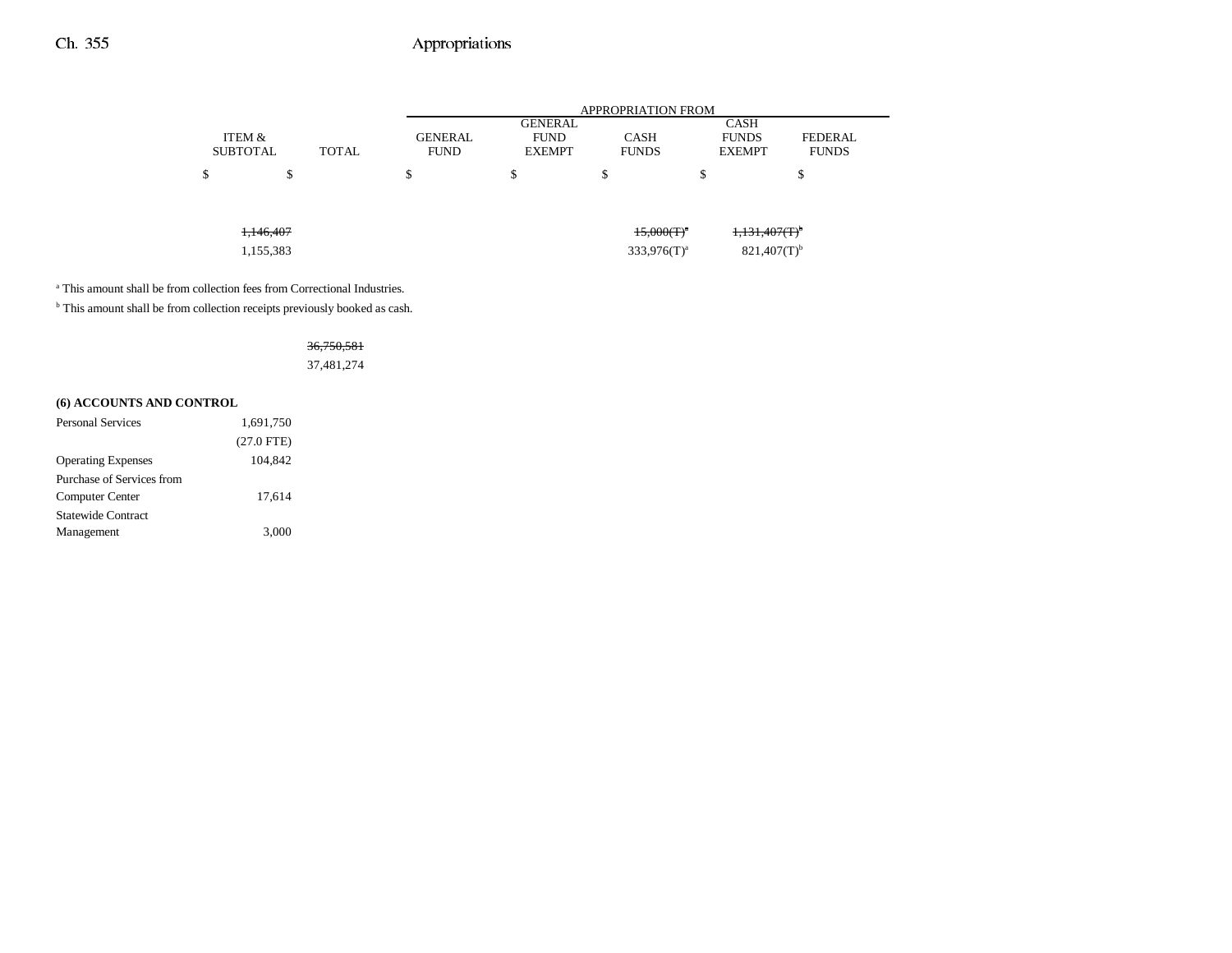Statewide Contract

| Management Legal Services |        |           |         |  |                    |
|---------------------------|--------|-----------|---------|--|--------------------|
| for 300 hours             | 14.733 |           |         |  |                    |
|                           |        | 1,831,939 | 317,253 |  | $1,514,686(T)^{a}$ |

<sup>a</sup> Of this amount, \$53,067 shall be from statewide indirect cost recoveries from the Department of Labor and Employment, \$1,323,086 shall be from statewide indirect cost recoveries from the Department of Transportation, and \$138,533 shall be from statewide indirect cost recoveries from the Department of State.

|                             | (7) COLORADO INFORMATION TECHNOLOGY SERVICES                          |                |                  |
|-----------------------------|-----------------------------------------------------------------------|----------------|------------------|
| (A) Business Services       |                                                                       |                |                  |
| <b>Personal Services</b>    | 450,433                                                               |                |                  |
|                             | $(8.0$ FTE)                                                           |                |                  |
| <b>Operating Expenses</b>   | 14,400                                                                |                |                  |
|                             | 464,833                                                               | 315,935        | $148,898(T)^a$   |
|                             | <sup>a</sup> This amount shall be from user fees from state agencies. |                |                  |
| (B) Customer Service        |                                                                       |                |                  |
| <b>Personal Services</b>    | 549,265                                                               |                |                  |
|                             | $(10.0$ FTE)                                                          |                |                  |
| <b>Operating Expenses</b>   | 18,000                                                                |                |                  |
|                             | 567,265                                                               | 96,917         | $470,348(T)^{a}$ |
|                             | <sup>a</sup> This amount shall be from user fees from state agencies. |                |                  |
| (C) Communications Services |                                                                       |                |                  |
| <b>Personal Services</b>    | 2,586,449                                                             | 2,520,880      | $65,569(T)^{a}$  |
| Ch. 355                     |                                                                       | Appropriations |                  |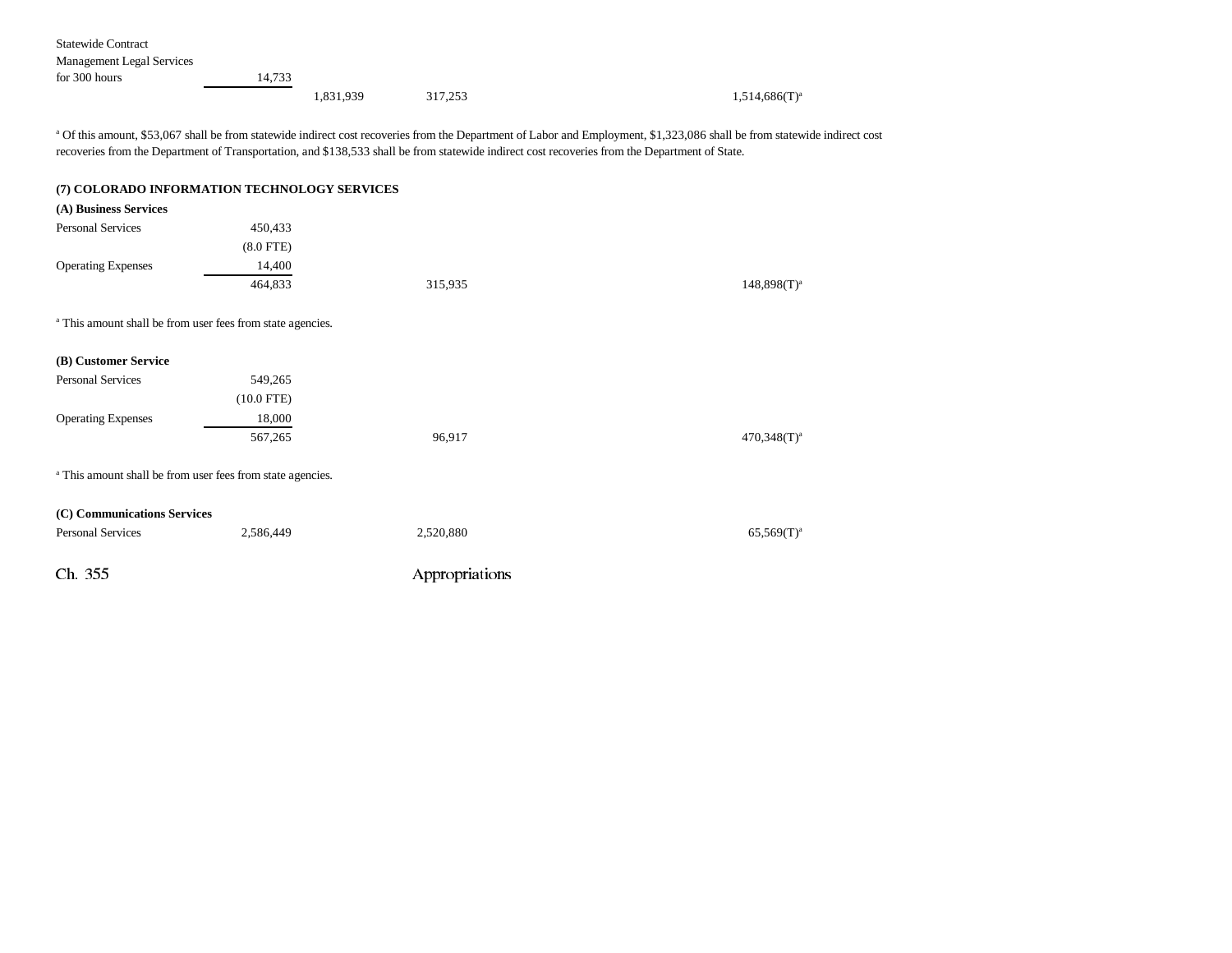|                                  |                           |        |              | APPROPRIATION FROM |                                                |    |                             |                                       |                                |  |
|----------------------------------|---------------------------|--------|--------------|--------------------|------------------------------------------------|----|-----------------------------|---------------------------------------|--------------------------------|--|
|                                  | ITEM &<br><b>SUBTOTAL</b> |        | <b>TOTAL</b> |                    | <b>GENERAL</b><br><b>FUND</b><br><b>EXEMPT</b> |    | <b>CASH</b><br><b>FUNDS</b> | CASH<br><b>FUNDS</b><br><b>EXEMPT</b> | <b>FEDERAL</b><br><b>FUNDS</b> |  |
|                                  | \$                        | \$     |              | \$                 | \$                                             | \$ |                             | \$                                    | \$                             |  |
|                                  |                           |        |              |                    |                                                |    |                             |                                       |                                |  |
|                                  |                           |        |              | $(45.0$ FTE)       |                                                |    |                             | $(1.0$ FTE)                           |                                |  |
| <b>Operating Expenses</b>        | 163,813                   |        |              | 163,813            |                                                |    |                             |                                       |                                |  |
| <b>Utilities</b>                 |                           | 77,670 |              | 77,670             |                                                |    |                             |                                       |                                |  |
|                                  |                           | 92,670 |              | 92,670             |                                                |    |                             |                                       |                                |  |
| <b>Local Systems Development</b> |                           | 90,000 |              |                    |                                                |    | $52,268^{\rm b}$            | $37,732(T)$ <sup>c</sup>              |                                |  |
|                                  | 2,917,932                 |        |              |                    |                                                |    |                             |                                       |                                |  |
|                                  | 2,932,932                 |        |              |                    |                                                |    |                             |                                       |                                |  |

<sup>a</sup> This amount shall be from the Department of Public Health and Environment from unexpended moneys in the Emergency Medical Services Account within the Highway Users Tax Fund that are not distributed to counties pursuant to Section 25-3.5-603(2), C.R.S.

 $^{\rm b}$  This amount shall be from user fees from non-state agencies.

c This amount shall be from user fees from state agencies.

#### **(D) Network Services**

| <b>Personal Services</b>  | 893.568      |
|---------------------------|--------------|
|                           | $(16.0$ FTE) |
| <b>Operating Expenses</b> | 17,100       |
| Purchase of Services from |              |
| Computer Center           | 30.232       |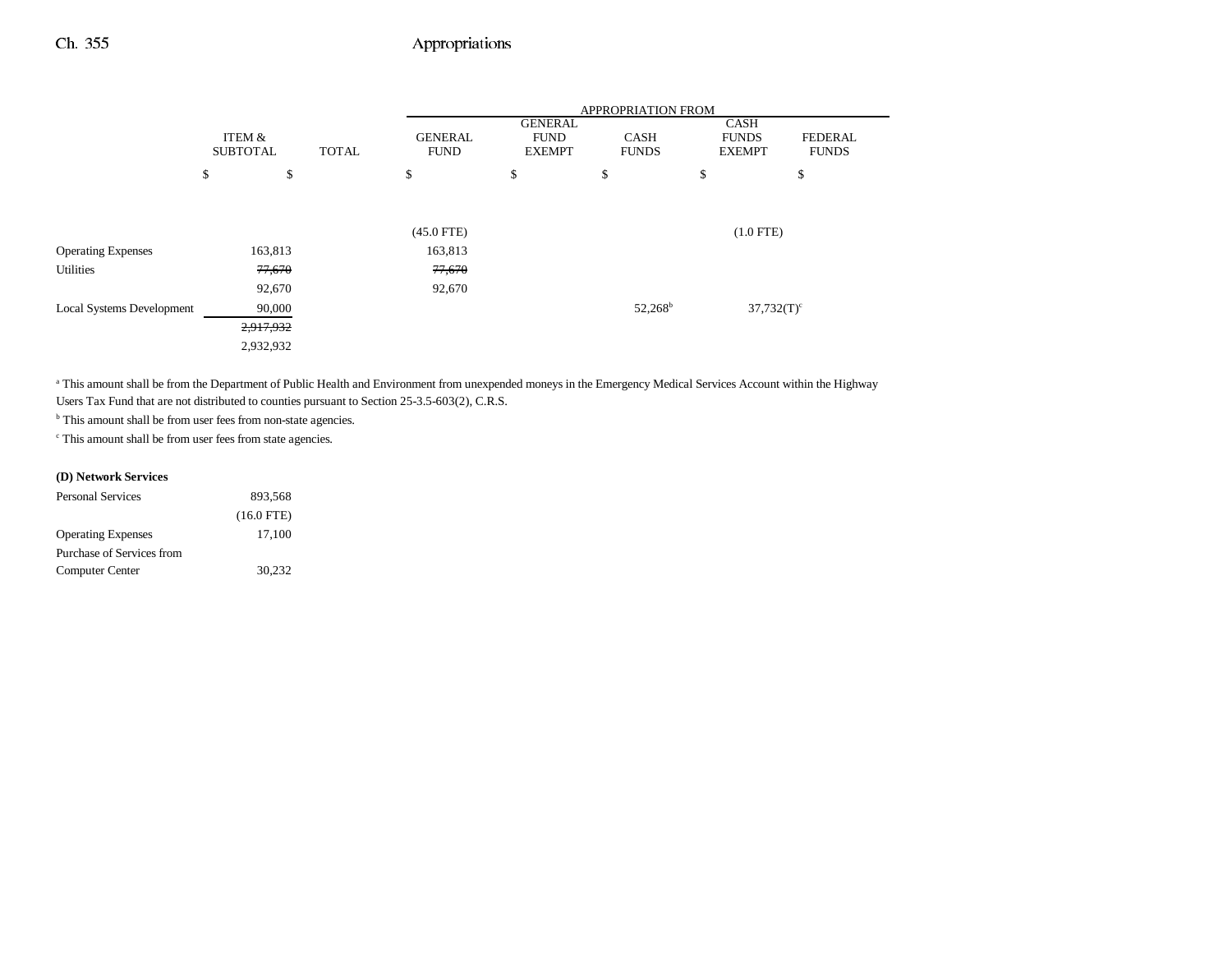| Capitol Complex Telephone       |           |  |                      |                             |
|---------------------------------|-----------|--|----------------------|-----------------------------|
| and Communications              |           |  |                      |                             |
| Equipment                       | 2,928,736 |  |                      |                             |
| Long Distance Telephone         | 5,634,510 |  |                      |                             |
| Toll-free Telephone Access to   |           |  |                      |                             |
| Members of the General          |           |  |                      |                             |
| Assembly                        | 25,000    |  |                      |                             |
| <b>UPGRADE TELEPHONE</b>        |           |  |                      |                             |
| <b>SWITCHES</b>                 | 337,020   |  |                      |                             |
| <b>Indirect Cost Assessment</b> | 15,640    |  |                      |                             |
|                                 | 9,544,786 |  | 229,053 <sup>a</sup> | $9.315.733(f)^6$            |
|                                 | 9,881,806 |  |                      | $9,652,753(T)$ <sup>b</sup> |

<sup>a</sup> Of this amount, \$38,000(T) shall be from the Colorado State Lottery, \$7,000(T) shall be from Correctional Industries, and \$184,053 shall be from other user fees from non-state agencies.

<sup>b</sup> Of this amount, \$25,000 shall be from the Legislative Department and \$9,290,733 \$9,627,753 shall be from user fees from other state agencies.

#### **(E) Computer Services**

| <b>Personal Services</b>          | <del>3.801.699</del> |  |
|-----------------------------------|----------------------|--|
|                                   | 3,928,865            |  |
|                                   | $(92.0$ FTE)         |  |
| Operating Expenses <sup>162</sup> | 5.085.408            |  |
| <b>Utilities</b>                  | 10,418               |  |
| Rental, Lease, or                 |                      |  |
| Lease/Purchase of Central         |                      |  |
| Processing Unit                   | 463.980              |  |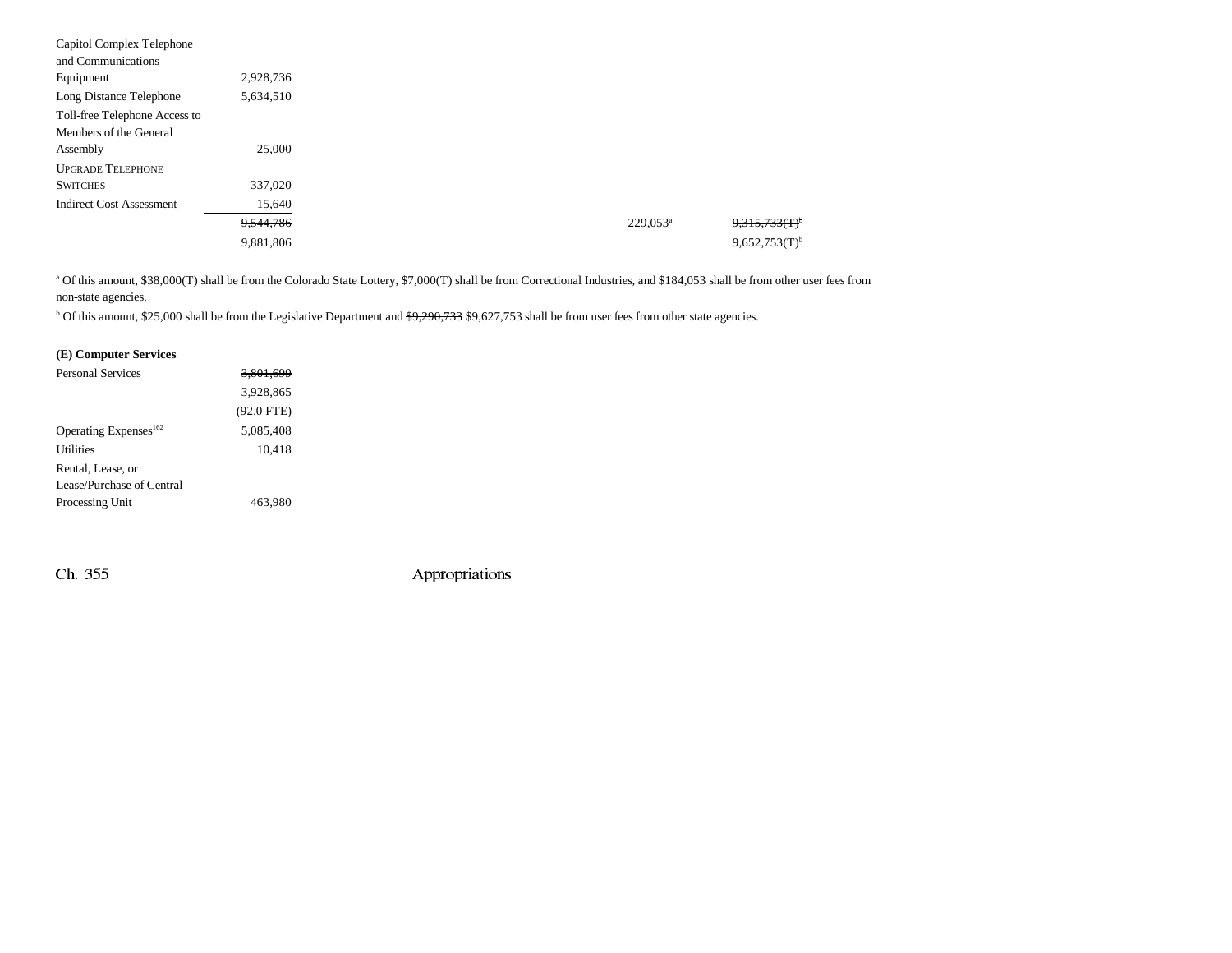$\overline{\phantom{0}}$ 

|                                   |                 |            |              | APPROPRIATION FROM |                               |                     |                              |                |
|-----------------------------------|-----------------|------------|--------------|--------------------|-------------------------------|---------------------|------------------------------|----------------|
|                                   | ITEM &          |            |              | <b>GENERAL</b>     | <b>GENERAL</b><br><b>FUND</b> | <b>CASH</b>         | <b>CASH</b><br><b>FUNDS</b>  | <b>FEDERAL</b> |
|                                   | <b>SUBTOTAL</b> |            | <b>TOTAL</b> | <b>FUND</b>        | <b>EXEMPT</b>                 | <b>FUNDS</b>        | <b>EXEMPT</b>                | <b>FUNDS</b>   |
|                                   | \$              | \$         |              | \$                 | \$                            | \$                  | \$                           | \$             |
|                                   |                 |            |              |                    |                               |                     |                              |                |
| <b>Upgrade Central Processing</b> |                 |            |              |                    |                               |                     |                              |                |
| Unit                              |                 | 495,000    |              |                    |                               |                     |                              |                |
| <b>Subsystem Operating</b>        |                 |            |              |                    |                               |                     |                              |                |
| <b>Expenses</b>                   |                 | 1,358,632  |              |                    |                               |                     |                              |                |
| <b>Additional Disk Space</b>      |                 | 166,875    |              |                    |                               |                     |                              |                |
| <b>Indirect Cost Assessment</b>   |                 | 626,188    |              |                    |                               |                     |                              |                |
|                                   |                 | 12,008,200 |              |                    |                               | 65,091 <sup>a</sup> | H, 943, 109(T)               |                |
|                                   |                 | 11,640,366 |              |                    |                               |                     | $11,575,275(T)$ <sup>b</sup> |                |
|                                   |                 |            |              |                    |                               |                     |                              |                |

<sup>a</sup> Of this amount, \$27,400 shall be from the Colorado Student Loan Program, \$3,630(T) shall be from the Colorado State Lottery, \$6,000(T) shall be from Correctional Industries, and \$28,061 shall be from various local governments.

**b** This amount shall be from user fees from state agencies.

#### **(F) Information/Archival Services**

| <b>Personal Services</b>  | 781.514    | 405.377 | $89.147$ <sup>a</sup> | $286,990(T)$ <sup>b</sup> |
|---------------------------|------------|---------|-----------------------|---------------------------|
|                           | (16.0 FTE) |         |                       |                           |
| <b>Operating Expenses</b> | 53.745     | 44,745  |                       | $9,000(T)^{b}$            |
| Microfilming of Permanent |            |         |                       |                           |
| Records                   | 9.372      | 9,372   |                       |                           |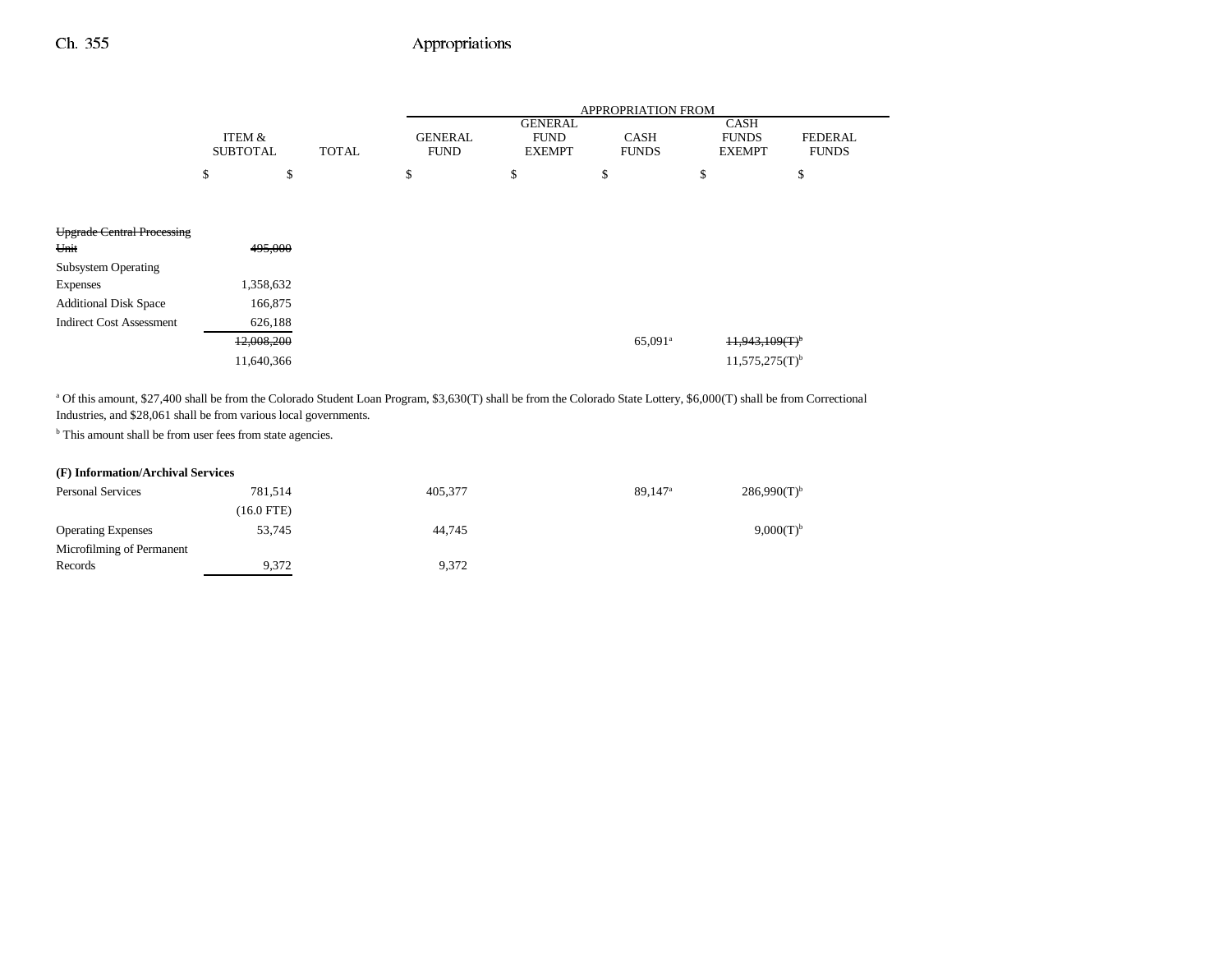<sup>a</sup> This amount shall be from user fees from non-state agencies.

**b** These amounts shall be from user fees from state agencies.

#### **(G) Application Services**

| Program Expenses                    | 5,198,293            |           |               |
|-------------------------------------|----------------------|-----------|---------------|
|                                     | 5,187,802            |           |               |
|                                     | $(42.5$ FTE)         |           |               |
| Reinvestment Reserve <sup>163</sup> | 97,500               |           |               |
|                                     | <del>5,295,793</del> | 5,198,293 | $97,500(T)^3$ |
|                                     | 5,285,302            | 5,187,802 |               |

a This amount shall be from savings identified within Application Services at the end of fiscal year 1997-98.

### 31,643,440 31,617,135

#### **(8) CAPITOL COMPLEX**

| (A) Housekeeping, Grounds, and Physical Plant |              |  |  |  |
|-----------------------------------------------|--------------|--|--|--|
| <b>Personal Services</b>                      | 2.404.658    |  |  |  |
|                                               | $(67.8$ FTE) |  |  |  |
| <b>Operating Expenses</b>                     | 682,531      |  |  |  |
| <b>Utilities</b>                              | 1.941.259    |  |  |  |
|                                               | 2.009.900    |  |  |  |
| Custodial and Security                        |              |  |  |  |
| Contracts                                     | 593.344      |  |  |  |
| Ch. 355                                       |              |  |  |  |

Appropriations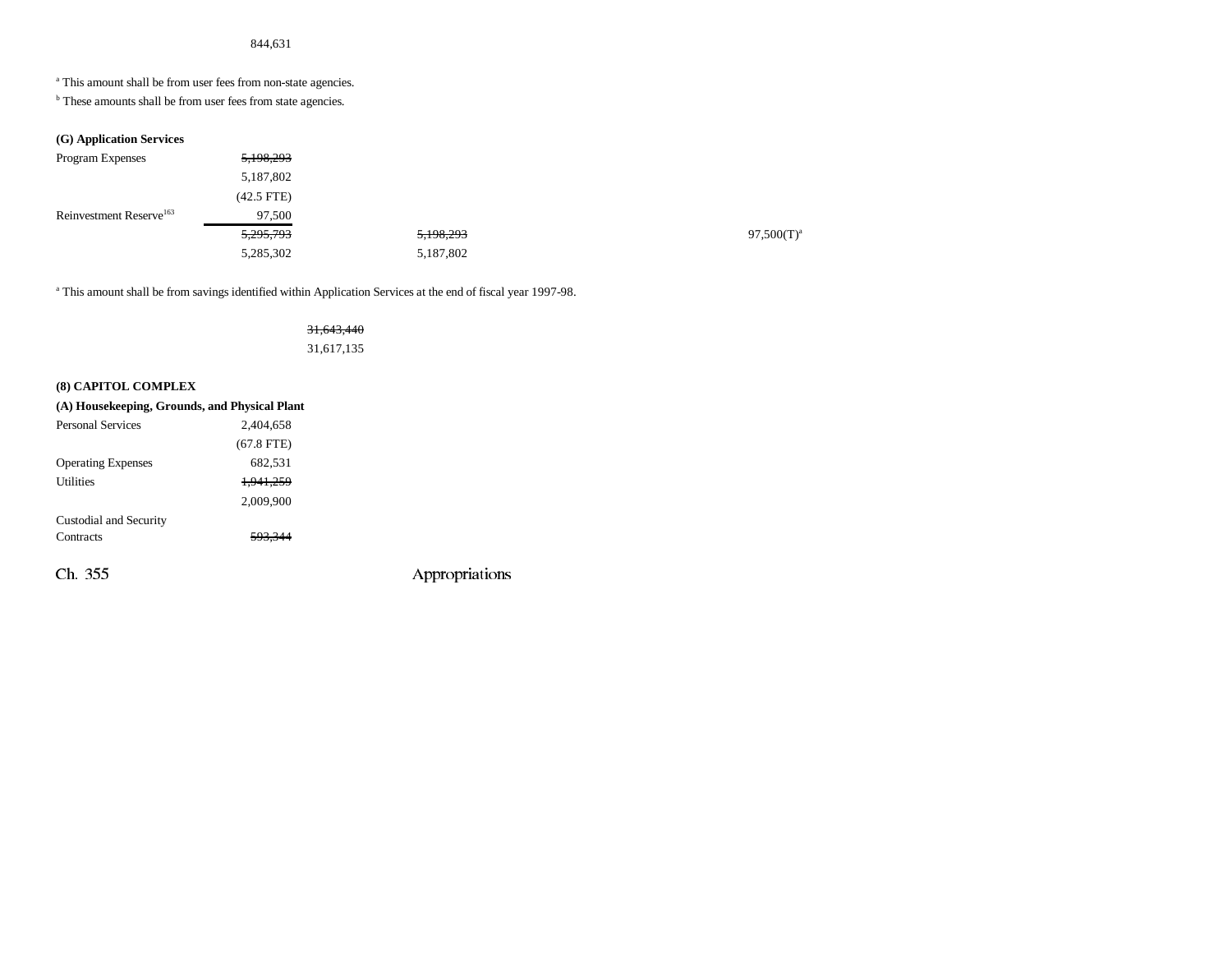|                                 |                           |    |              | APPROPRIATION FROM            |                                                |                             |                                              |                                |
|---------------------------------|---------------------------|----|--------------|-------------------------------|------------------------------------------------|-----------------------------|----------------------------------------------|--------------------------------|
|                                 | ITEM &<br><b>SUBTOTAL</b> |    | <b>TOTAL</b> | <b>GENERAL</b><br><b>FUND</b> | <b>GENERAL</b><br><b>FUND</b><br><b>EXEMPT</b> | <b>CASH</b><br><b>FUNDS</b> | <b>CASH</b><br><b>FUNDS</b><br><b>EXEMPT</b> | <b>FEDERAL</b><br><b>FUNDS</b> |
|                                 | \$                        | \$ |              | \$                            | \$                                             | \$                          | \$                                           | \$                             |
|                                 |                           |    |              |                               |                                                |                             |                                              |                                |
|                                 | 671,239                   |    |              |                               |                                                |                             |                                              |                                |
|                                 |                           |    |              |                               |                                                |                             |                                              |                                |
| Tree Care                       | 15,000                    |    |              |                               |                                                |                             |                                              |                                |
| <b>FEDERAL INDIRECT COSTS</b>   |                           |    |              |                               |                                                |                             |                                              |                                |
| PAYBACK                         | 41,889                    |    |              |                               |                                                |                             |                                              |                                |
| <b>Indirect Cost Assessment</b> | 274,990                   |    |              |                               |                                                |                             |                                              |                                |
|                                 | 5,911,782                 |    |              |                               |                                                |                             | $5,911,782(f)^4$                             |                                |
|                                 | 6,100,207                 |    |              |                               |                                                |                             | $6,100,207$ <sup>a</sup>                     |                                |

<sup>a</sup> This amount OF THIS AMOUNT, \$6,058,318(T) shall be from lease payments by the state agency occupants of the Capitol Complex. COMPLEX AND \$41,889 SHALL BE FROM RESERVES IN THE CAPITOL COMPLEX FUND.

|                           | (B) State Services Building in Grand Junction |
|---------------------------|-----------------------------------------------|
| <b>Personal Services</b>  | 103,578                                       |
|                           | $(1.0$ FTE)                                   |
| <b>Operating Expenses</b> | 27,780                                        |
| Utilities                 | 47,496                                        |
|                           | 51,776                                        |
|                           | 178,854                                       |
|                           | 183,134                                       |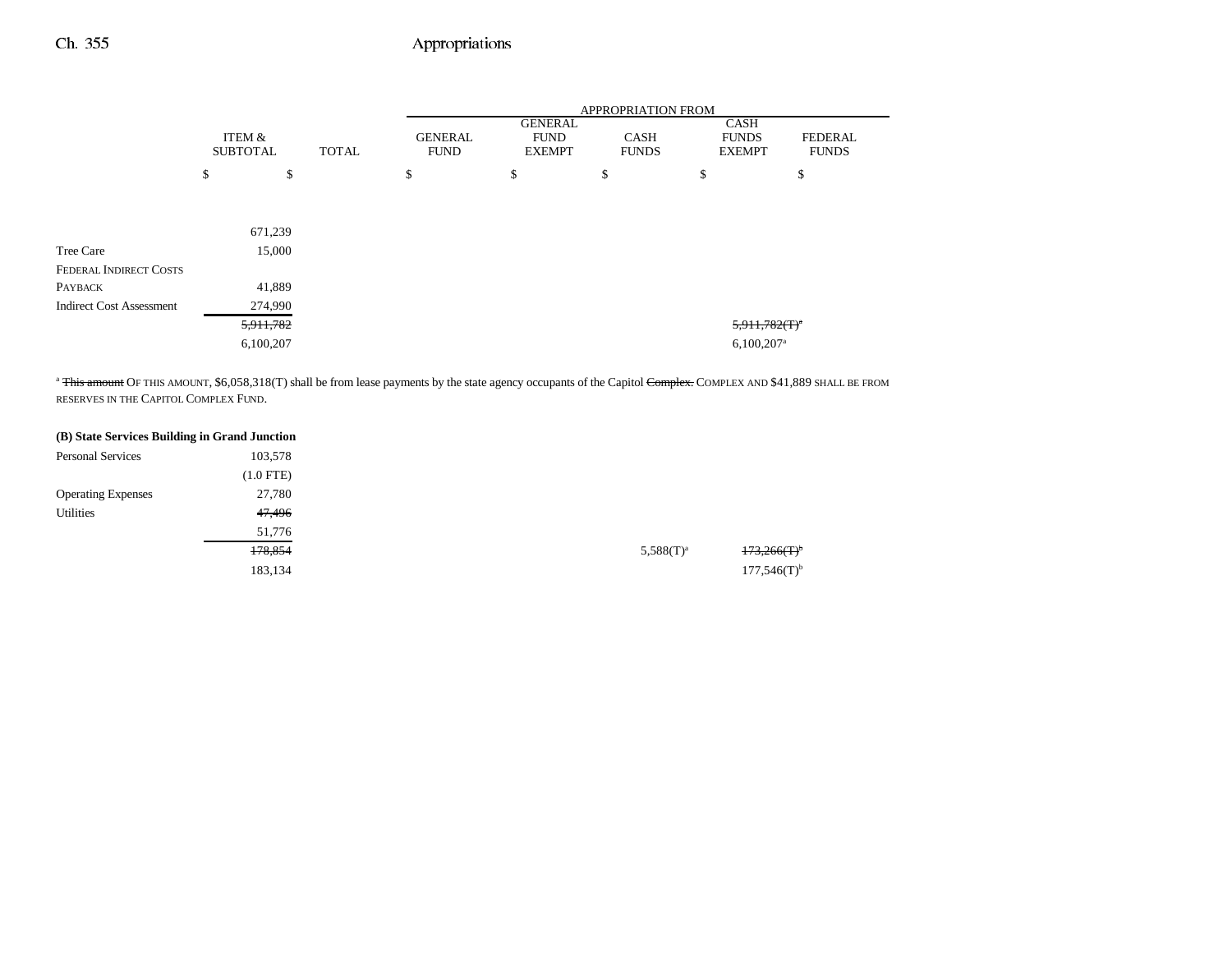<sup>a</sup> This amount shall be from lease payments from the Colorado State Lottery.

b This amount shall be from lease payments by the state agency occupants of the Grand Junction State Office Building.

6,090,636 6,283,341

| (9) PURCHASING AND STATE BUILDINGS |              |           |           |  |  |  |  |
|------------------------------------|--------------|-----------|-----------|--|--|--|--|
| <b>Personal Services</b>           | 832,238      |           |           |  |  |  |  |
|                                    | $(16.0$ FTE) |           |           |  |  |  |  |
| <b>Operating Expenses</b>          | 35,555       |           |           |  |  |  |  |
| Purchase of Services from          |              |           |           |  |  |  |  |
| Computer Center                    | 1,904        |           |           |  |  |  |  |
| Coordination of Capital            |              |           |           |  |  |  |  |
| Construction and Controlled        |              |           |           |  |  |  |  |
| Maintenance Requests and           |              |           |           |  |  |  |  |
| <b>Review of State Building</b>    |              |           |           |  |  |  |  |
| Leases                             | 387,949      |           |           |  |  |  |  |
|                                    | $(6.0$ FTE)  |           |           |  |  |  |  |
|                                    |              | 1,257,646 | 1,257,646 |  |  |  |  |
| (10) ADMINISTRATIVE HEARINGS       |              |           |           |  |  |  |  |
| <b>Personal Services</b>           | 2.540.106    |           |           |  |  |  |  |

|                                 | $(39.6$ FTE) |         |
|---------------------------------|--------------|---------|
| <b>Operating Expenses</b>       | 148.834      |         |
| <b>Indirect Cost Assessment</b> | 147.782      |         |
|                                 |              | 2836.72 |

2,836,722(T)<sup>a</sup> 2,836,722(T)<sup>a</sup>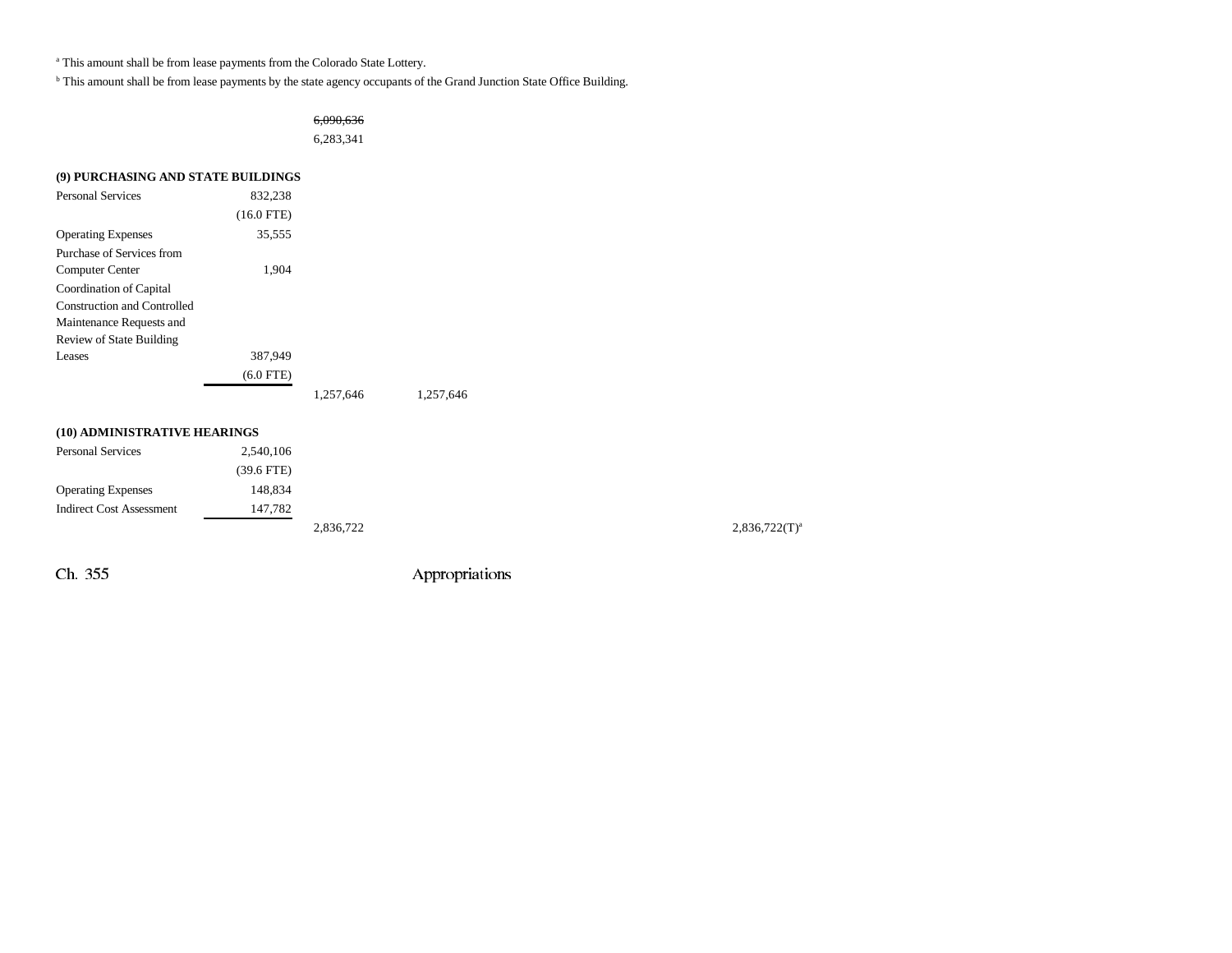|                 |       | APPROPRIATION FROM |               |              |               |                |
|-----------------|-------|--------------------|---------------|--------------|---------------|----------------|
|                 |       |                    | GENERAL.      |              | CASH          |                |
| ITEM &          |       | <b>GENERAL</b>     | <b>FUND</b>   | CASH         | <b>FUNDS</b>  | <b>FEDERAL</b> |
| <b>SUBTOTAL</b> | TOTAL | <b>FUND</b>        | <b>EXEMPT</b> | <b>FUNDS</b> | <b>EXEMPT</b> | <b>FUNDS</b>   |
|                 |       |                    |               |              |               |                |

<sup>a</sup> This amount shall be from user fees from state agencies.

#### **TOTALS PART XV**

| $(PERSONNEL)^{4,5}$ | \$136,606,417 | \$17,076,752 | \$3.768.954"              | $$115.760.711$ <sup>*</sup> |
|---------------------|---------------|--------------|---------------------------|-----------------------------|
|                     | \$137,293,996 | \$16,975,606 | $$7.903.675$ <sup>a</sup> | $$112.414.715$ <sup>a</sup> |

<sup>a</sup> Of these amounts,  $$116,003,513$  \$112,438,364 contains a (T) notation.

**FOOTNOTES** -- The following statements are referenced to the numbered footnotes throughout section 2.

- 4 (Governor lined through this provision. See L. 98, p. 2193.)
- 5 All Departments, Totals -- The General Assembly requests that copies of all reports requested in other footnotes contained in this act be delivered to the Joint Budget Committee and the majority and minority leadership in each house of the General Assembly. Each principal department of the state shall produce its rules and regulations in an electronic format that is suitable for public access through electronic means. Such rules and regulations in such format shall be submitted to the Office of Legislative Legal Services for publishing on the Internet. It is the intent of the General Assembly that this be done within existing resources.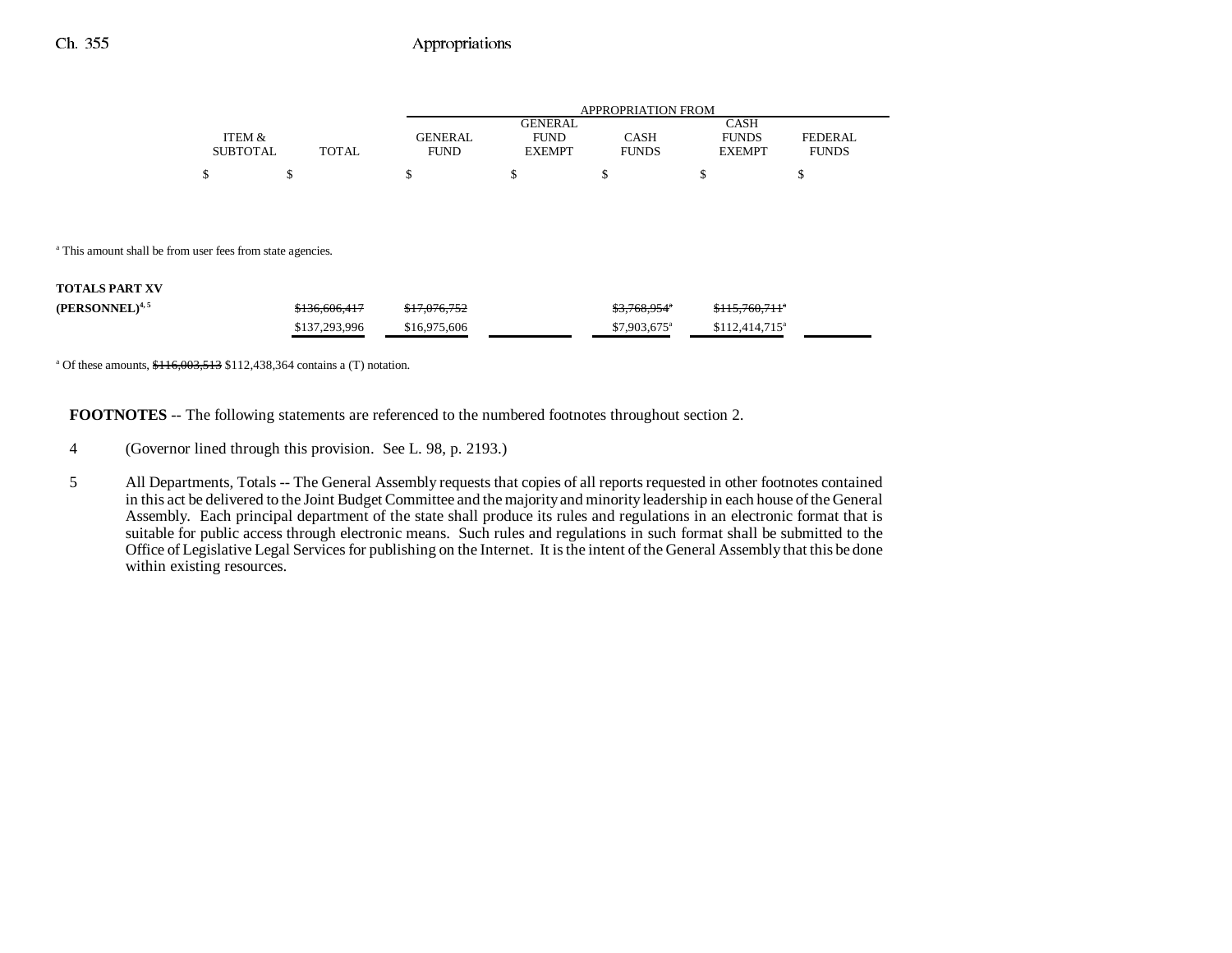- 13 Department of Corrections, Support Services, Information Systems Subprogram; and Department of Personnel, Information Management Commission -- It is the intent of the General Assembly that the \$969,245 General Fund appropriation for the new technology projects and the \$1,142,000 General Fund appropriation for the year 2000 personal computer project contained in the Department of Corrections' Information Systems Subprogram be restricted by the State Controller until the Commission on Information Management reviews and approves the Department of Corrections' information technology strategic plan.
- 32(Governor lined through this provision. See L. 98, p. 2194.)
- 32a Department of Personnel, Human Resource Services -- The Department of Personnel shall prepare a report for the Joint Budget Committee by October 1, 1998, making recommendations on a gain-sharing employee incentive program that could be incorporated into performance-based management and performance-based pay programs. At a minimum, the report should address feasibility, budget process, evaluation processes, and, if appropriate, enabling statutory requirements.
- 158 Department of Personnel, Human Resource Services, Services Section, Performance Based Pay Personal Services -- It is the intent of the General Assembly that the funds and FTE appropriated for this line are for the implementation of the performance-based pay plan required by H.B. 96-1262 and the funds and FTE will be eliminated after June 30, 2001.
- 159 Department of Personnel, Information Management Commission -- It is the intent of the General Assembly that the Commission on Information Management, in conjunction with the Office of State Planning and Budgeting, submit a priority list for all state information technology projects requested in the FY 1999-00 budget requests by November 1, 1998.
- 160 Department of Personnel, Information Management Commission, Year 2000 Projects -- It is the intent of the General Assembly that the Office of State Planning and Budgeting and the Commission on Information Management advise the Joint Budget Committee by August 1, 1998 of the total anticipated cost of "Year 2000" compliance by each state agency. Additionally, the Commission on Information Management will be responsible for certifying that each state agency is "Year 2000" compatible.
- 161 Department of Personnel, Central Services, Microfilm -- It is the intent of the General Assembly that Microfilm prepare a detailed report identifying the departments that continue to store records on microfiche and what the costs of microfiche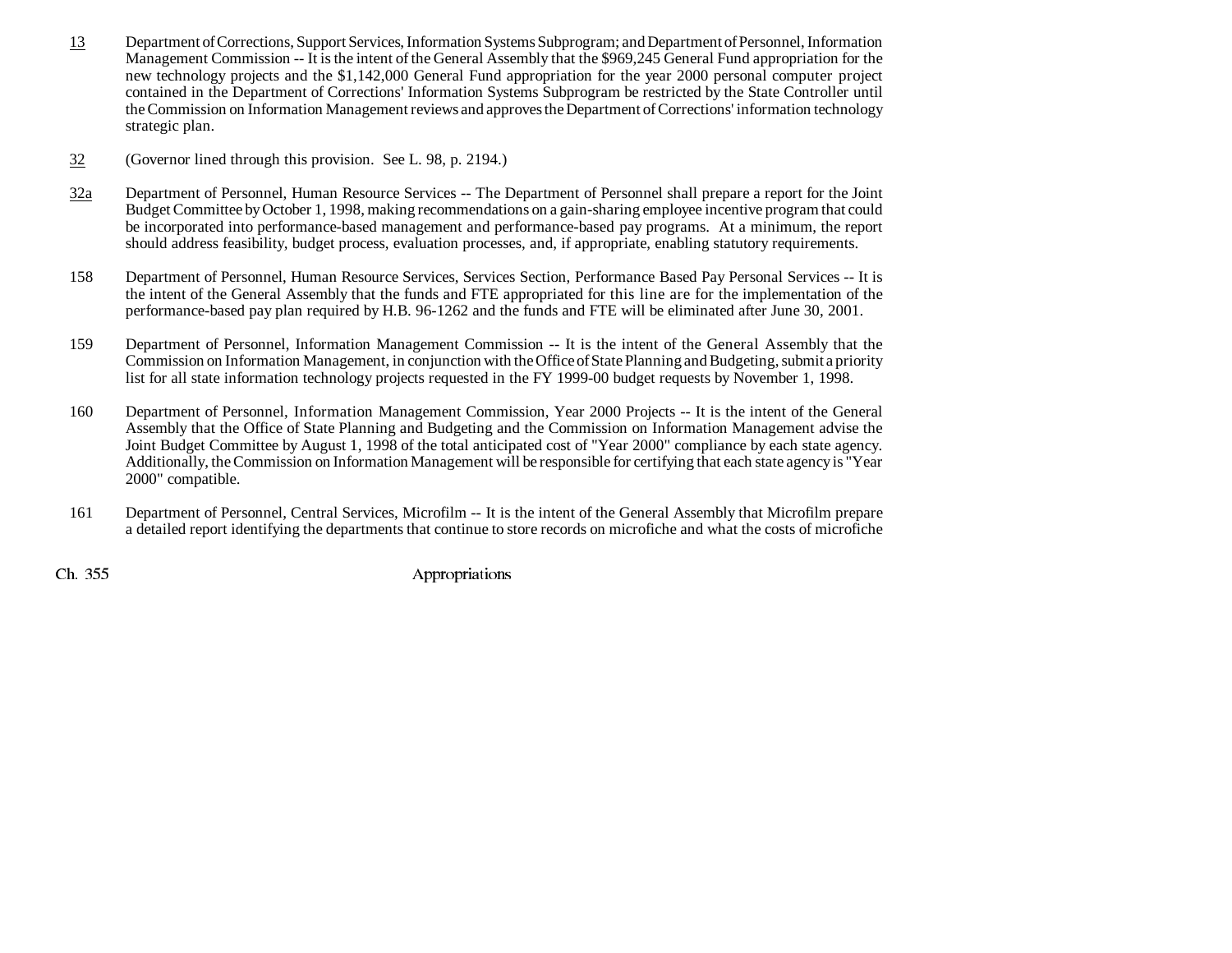|                 |              | APPROPRIATION FROM |                |              |               |              |
|-----------------|--------------|--------------------|----------------|--------------|---------------|--------------|
|                 |              |                    | <b>GENERAL</b> |              | CASH          |              |
| ITEM &          |              | <b>GENERAL</b>     | <b>FUND</b>    | CASH         | <b>FUNDS</b>  | FEDERAL      |
| <b>SUBTOTAL</b> | <b>TOTAL</b> | <b>FUND</b>        | <b>EXEMPT</b>  | <b>FUNDS</b> | <b>EXEMPT</b> | <b>FUNDS</b> |
|                 |              |                    |                |              |               |              |

storage are to the departments and to microfilm. In addition, making detailed recommendations on the most cost effective way the state can move from microfiche technology to a more automated method of record storage in the next three years. The plan should include available methods of record storage and the costs associated with their usage. The plan should be submitted to the Joint Budget Committee by November 1,1998.

- 162 Department of Personnel, Colorado Information Technology Services, Computer Services, Operating Expenses -- It is the intent of the General Assembly that Computer Services develop a business plan which contains a reasonable set of priorities for the recovery of State computer systems. This plan will have to be accepted by all agency executives and approved by the Commission on Information Management prior to expenditure of any funds associated with the expansion of the current disaster recovery system. Computer Services should resubmit its request for expansion of the disaster recovery system to the Joint Budget Committee once the business plan has been approved by the Commission on Information Management.
- 163 Department of Personnel, Colorado Information Technology Services, Application Services, Reinvestment Reserve -- It is the intent of the General Assembly that a reinvestment reserve be continued to support the objectives outlined in Application Services' project performance plan. The reinvestment reserve shall be funded from a roll-forward of 65% of the total funds available to Application Services at the close of FY 1997-98, and may be used for any purpose other than funding additional FTE. Any funds in the reinvestment reserve which were unexpended at the end of FY 1997-98 shall be allowed to roll-forward to FY 1998-99. The General Assembly requests that Application Services submit a report on planned expenditures to the Joint Budget Committee prior to the expenditure of funds from the reserve.

**SECTION 2. Safety clause.** The general assembly hereby finds, determines, and declares that this act is necessary for the immediate